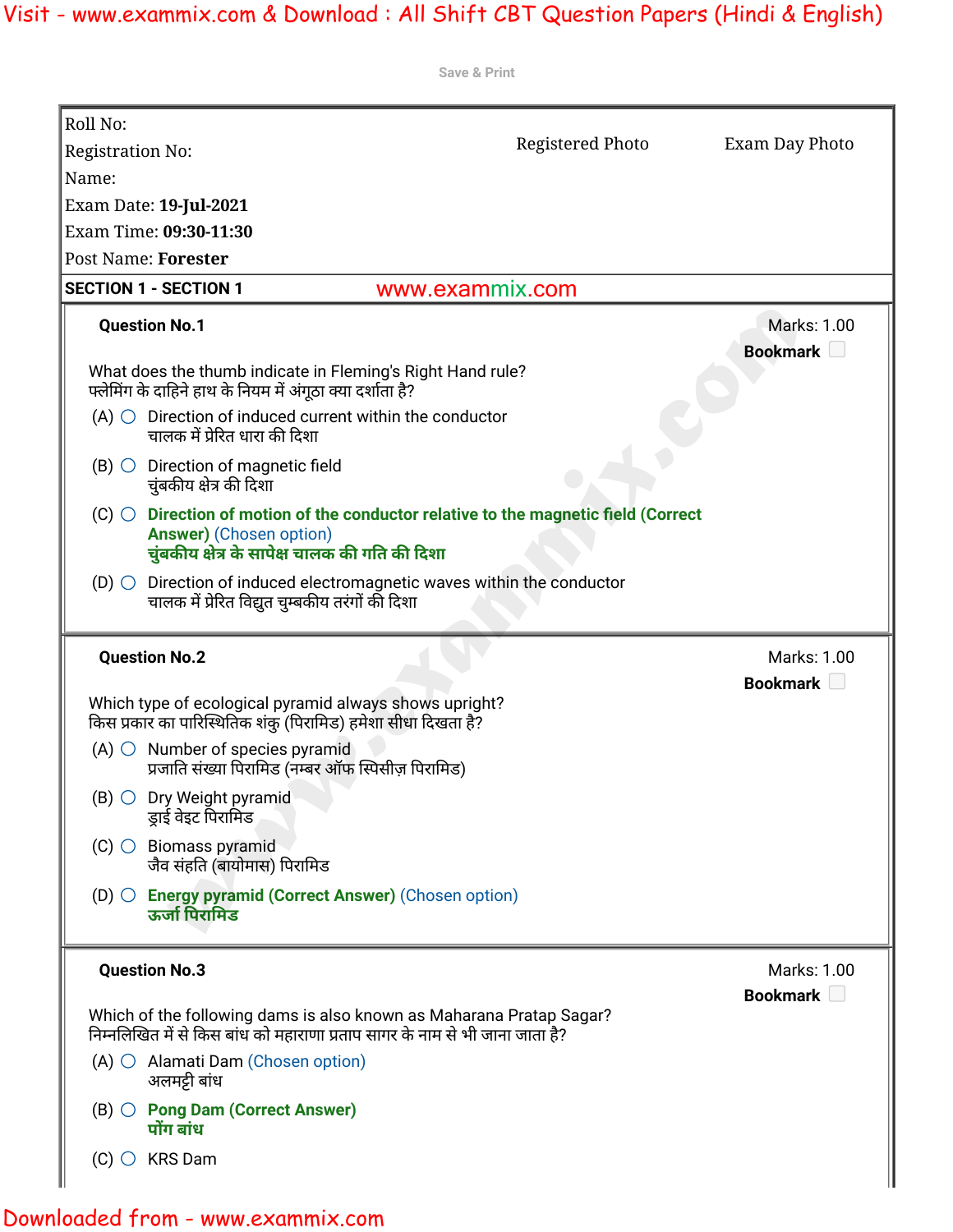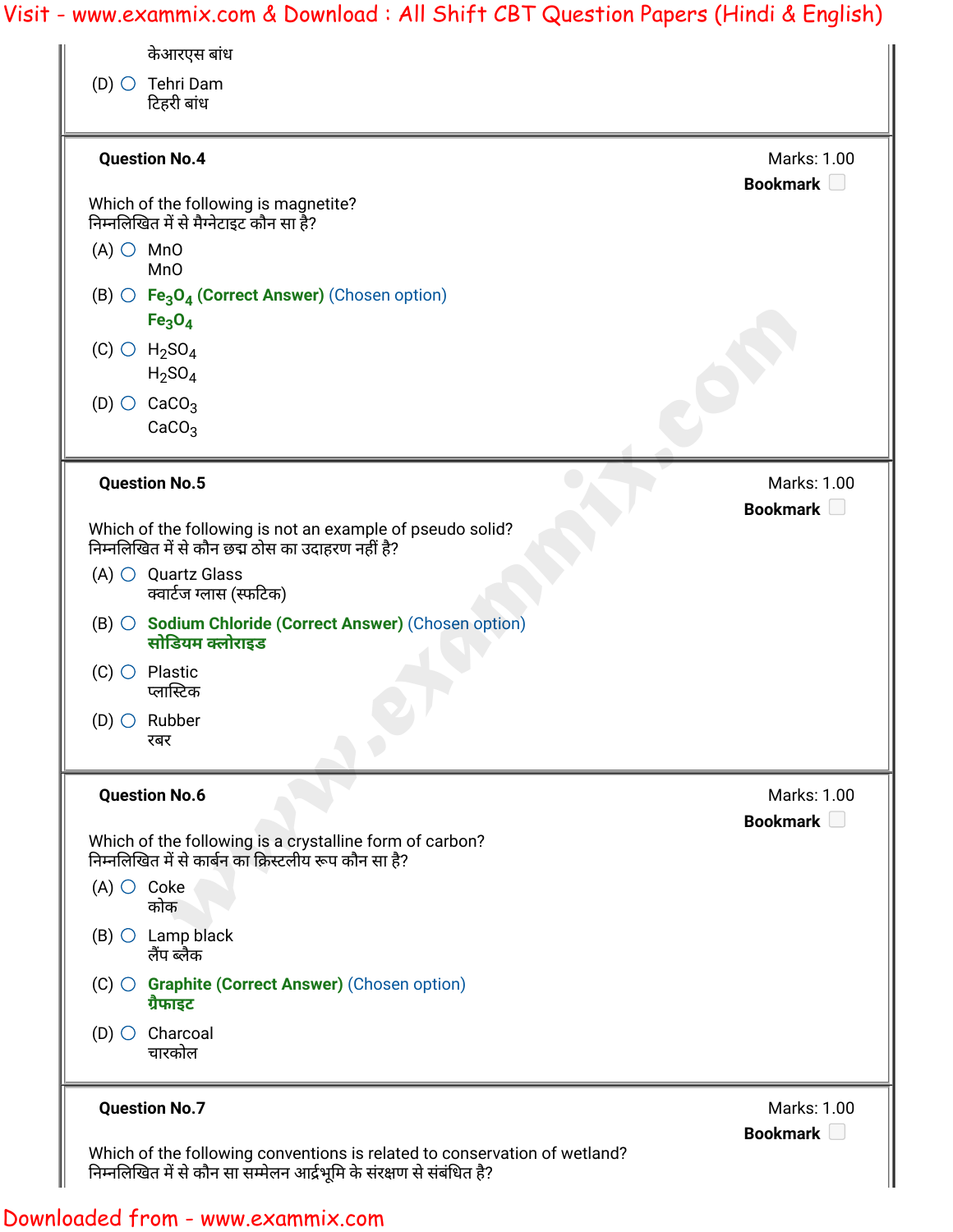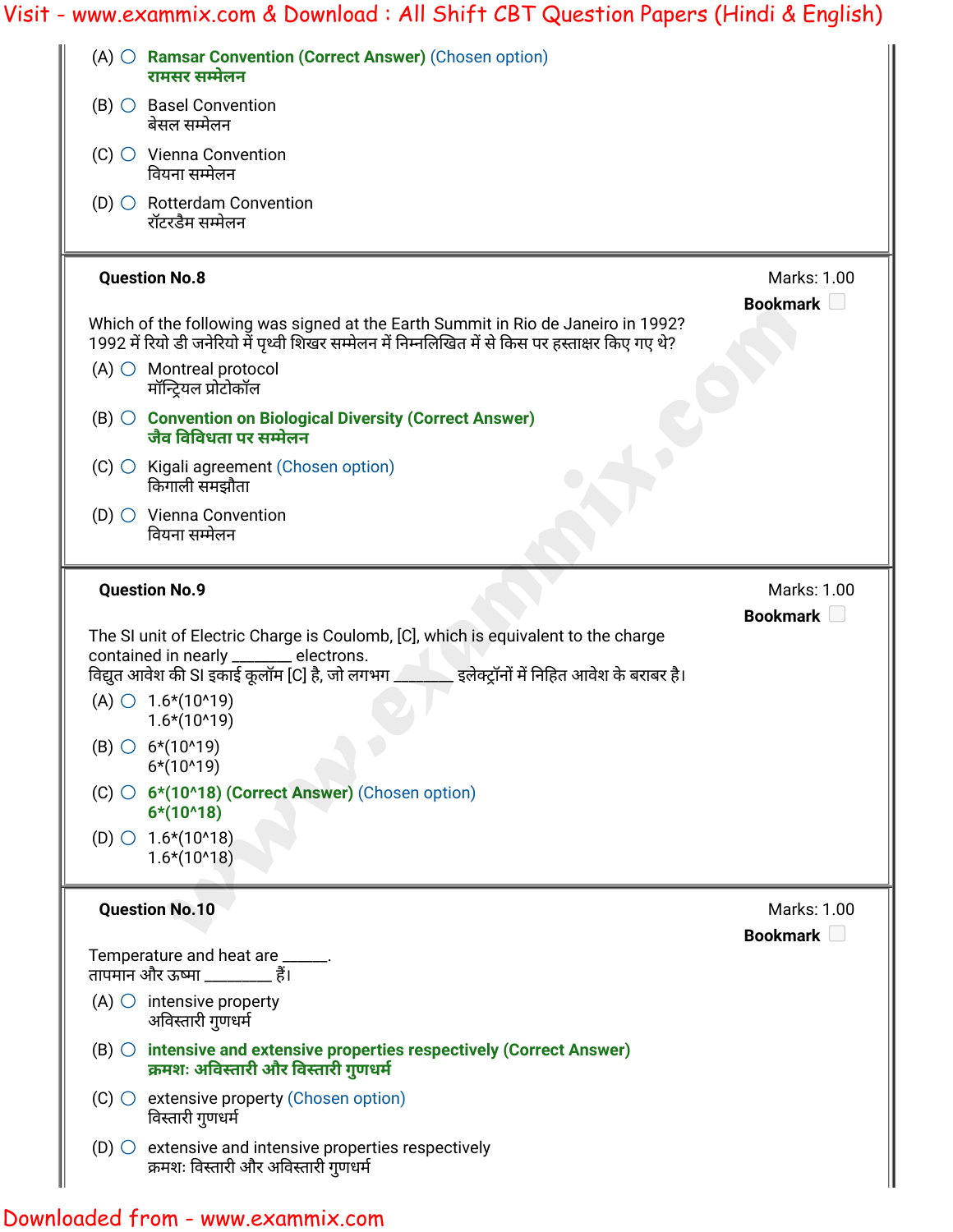| <b>Question No.11</b>                                                                                                         | Marks: 1.00<br>Bookmark D        |
|-------------------------------------------------------------------------------------------------------------------------------|----------------------------------|
| What is the density of water at 277K?<br>277K पर जल का घनत्व कितना होता है?                                                   |                                  |
| $(A)$ $\bigcirc$ 1000 Kg / m <sup><math>\lambda</math></sup> 3 (Correct Answer) (Chosen option)<br>1000 Kg / m <sup>^</sup> 3 |                                  |
| $(B)$ $\circ$ 500 Kg / m <sup>3</sup><br>500 Kg / m <sup>^</sup> 3                                                            |                                  |
| $(C)$ 0 1 Kg / m <sup>3</sup><br>1 Kg / m <sup>^</sup> 3                                                                      |                                  |
| (D) $\circ$ 4000 Kg / m <sup>3</sup><br>4000 Kg / m <sup>^</sup> 3                                                            |                                  |
| <b>Question No.12</b>                                                                                                         | Marks: 1.00<br>Bookmark <b>D</b> |
| What are sounds whose frequency below 20 Hz referred to as?<br>20 हर्ट्ज से कम आवृत्ति वाली ध्वनियों को क्या कहते हैं?        |                                  |
| $(A)$ $\bigcirc$ Supersonic<br>पराध्वनिक                                                                                      |                                  |
| $(B)$ O Infrasonic (Correct Answer) (Chosen option)<br>अपश्रव्य                                                               |                                  |
| $(C)$ $\bigcirc$ Ultrasonic<br>पराश्रव्यिकी                                                                                   |                                  |
| $(D)$ $\bigcirc$ Subsonic<br>अवध्वानिक                                                                                        |                                  |
| <b>Question No.13</b>                                                                                                         | Marks: 1.00<br><b>Bookmark</b>   |
| Which among the following expresses the value of 1 ohm?<br>निम्नलिखित में से कौन सा 1 ओम का मान व्यक्त करता है?               |                                  |
| (A) $\bigcirc$ 1 ohm = 1 volt * 1 ampere<br>1 ओम = 1 वॉल्ट * 1 ऐम्पियर                                                        |                                  |
| $(B)$ $\bigcirc$ 1 ohm = 1 volt / 1 ampere (Correct Answer) (Chosen option)<br>1 ओम = 1 वॉल्ट / 1 ऐम्पियर                     |                                  |
| $(C)$ 1 ohm = 1 ampere / 1 volt<br>1 ओम = 1 ऐम्पियर / 1 वॉल्ट                                                                 |                                  |
| (D) $\bigcirc$ 1 ohm = 1 joule / 1 volt<br>1 ओम = 1 जूल / 1 वॉल्ट                                                             |                                  |
| <b>Question No.14</b>                                                                                                         | Marks: 1.00<br>Bookmark D        |
| The below question has been dropped and full marks are awarded.                                                               |                                  |
| Central metal ion in a complex acts as _____<br>एक संकुल में केन्द्रीय धातु आयन _______ के रूप में कार्य करता है।             |                                  |
| $(A)$ $\bigcirc$ Lewis base<br>लूइस क्षार                                                                                     |                                  |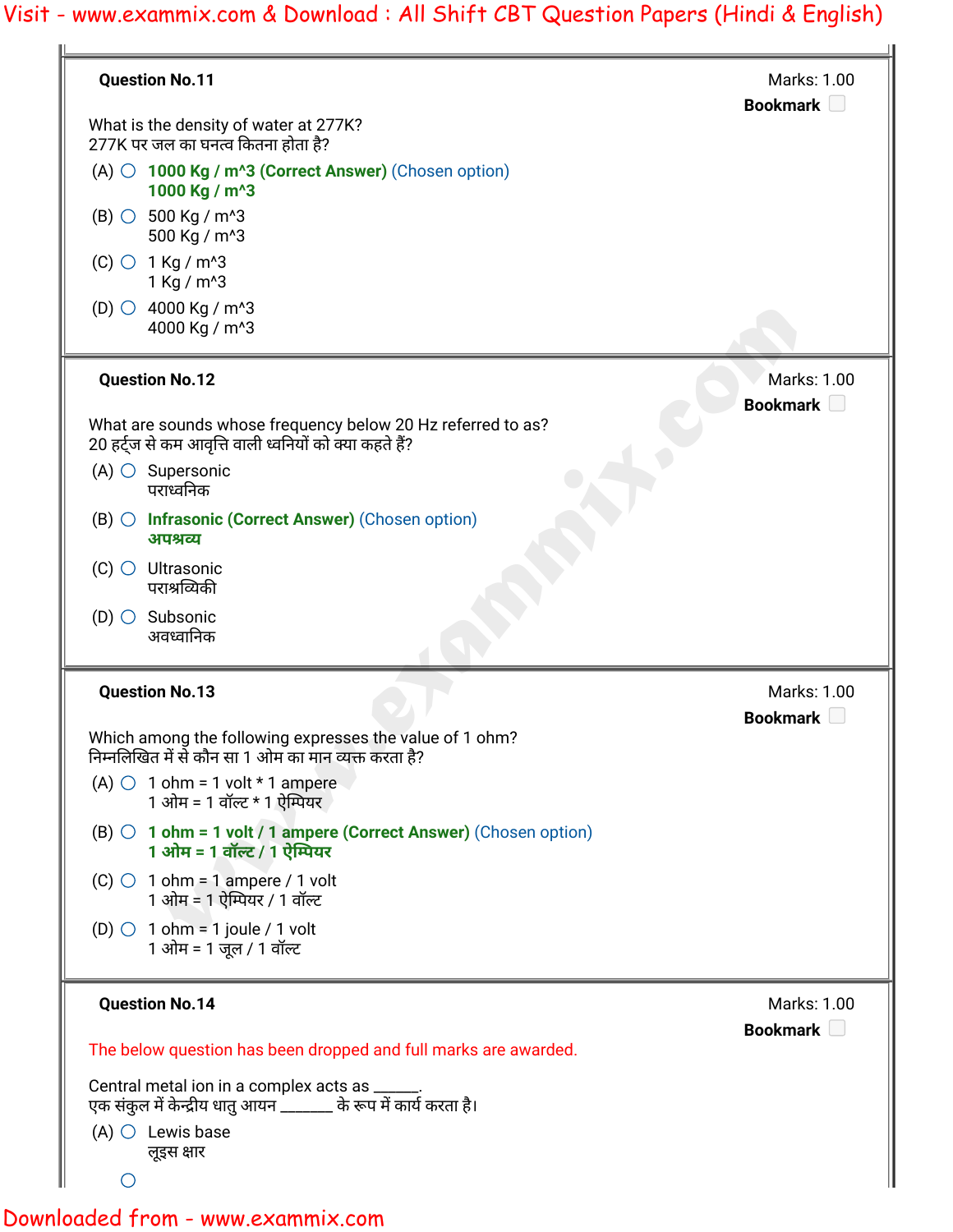| Lewis acid (Chosen option)<br>(B)<br>लूइस अम्ल                                                                                                                                                                                 |                                  |
|--------------------------------------------------------------------------------------------------------------------------------------------------------------------------------------------------------------------------------|----------------------------------|
| $(C)$ $\bigcirc$ Bronsted acid<br>ब्रोंस्टेड अम्ल                                                                                                                                                                              |                                  |
| (D) $\bigcirc$ Arrhenius acid<br>आरेनिअस अम्ल                                                                                                                                                                                  |                                  |
| <b>Question No.15</b>                                                                                                                                                                                                          | Marks: 1.00<br>Bookmark <b>D</b> |
| The below question has been dropped and full marks are awarded.                                                                                                                                                                |                                  |
| Which among the following is an elaborate network of filamentous proteinaceous<br>structures present in the cytoplasm?<br>निम्नलिखित में से कौन सा, कोशिका द्रव्य में मौजूद तंतुमय प्रोटीनी संरचनाओं का एक विस्तृत नेटवर्क है? |                                  |
| $(A)$ $\bigcirc$ Cilia<br>पक्षमाभ (सिलिया)                                                                                                                                                                                     |                                  |
| $(B)$ $\bigcirc$ Flagella<br>कशाभिका                                                                                                                                                                                           |                                  |
| $(C)$ $\bigcirc$ Ribosomes (Chosen option)<br>राइबोसोम                                                                                                                                                                         |                                  |
| $(D)$ Cytoskeleton<br>कोशिकापंजर                                                                                                                                                                                               |                                  |
| <b>Question No.16</b>                                                                                                                                                                                                          | Marks: 1.00<br>Bookmark <b>D</b> |
| What is the value of Avogadro's number?<br>अवोगाद्रो संख्या का मान क्या है?                                                                                                                                                    |                                  |
| (A) $\circ$ 1.38 $*$ 10-23 mol-1<br>1.38 * 10-23 mol-1                                                                                                                                                                         |                                  |
| $(B)$ $\circ$ 6.022 $*$ 1023 mol-1 (Correct Answer) (Chosen option)<br>6.022 * 1023 mol-1                                                                                                                                      |                                  |
|                                                                                                                                                                                                                                |                                  |
| $(C)$ $\circ$ 9.109 * 10-31 mol-1<br>9.109 * 10-31 mol-1                                                                                                                                                                       |                                  |
| (D) $\bigcirc$ 1.602 * 10-19 mol-1<br>1.602 * 10-19 mol-1                                                                                                                                                                      |                                  |
| <b>Question No.17</b>                                                                                                                                                                                                          | Marks: 1.00                      |
| The process by which humus is broken down to inorganic nutrients by microbes is called                                                                                                                                         | Bookmark L                       |
| वह प्रक्रिया जिसमें सूक्ष्म जीवों द्वारा ह्यूमस (खाद-मिट्टी) को अकार्बनिक पोषक तत्वों में तोड़ा जाता है, _____<br>कहलाती है।                                                                                                   |                                  |
| $(A)$ $\bigcirc$ Saponification<br>साबुनीकरण                                                                                                                                                                                   |                                  |
| $(B)$ $\bigcirc$ Mineralisation (Correct Answer)<br>खनिजीकरण                                                                                                                                                                   |                                  |
| $(C)$ $\bigcirc$ Pyrolysis (Chosen option)<br>उत्ताप-अपघटन                                                                                                                                                                     |                                  |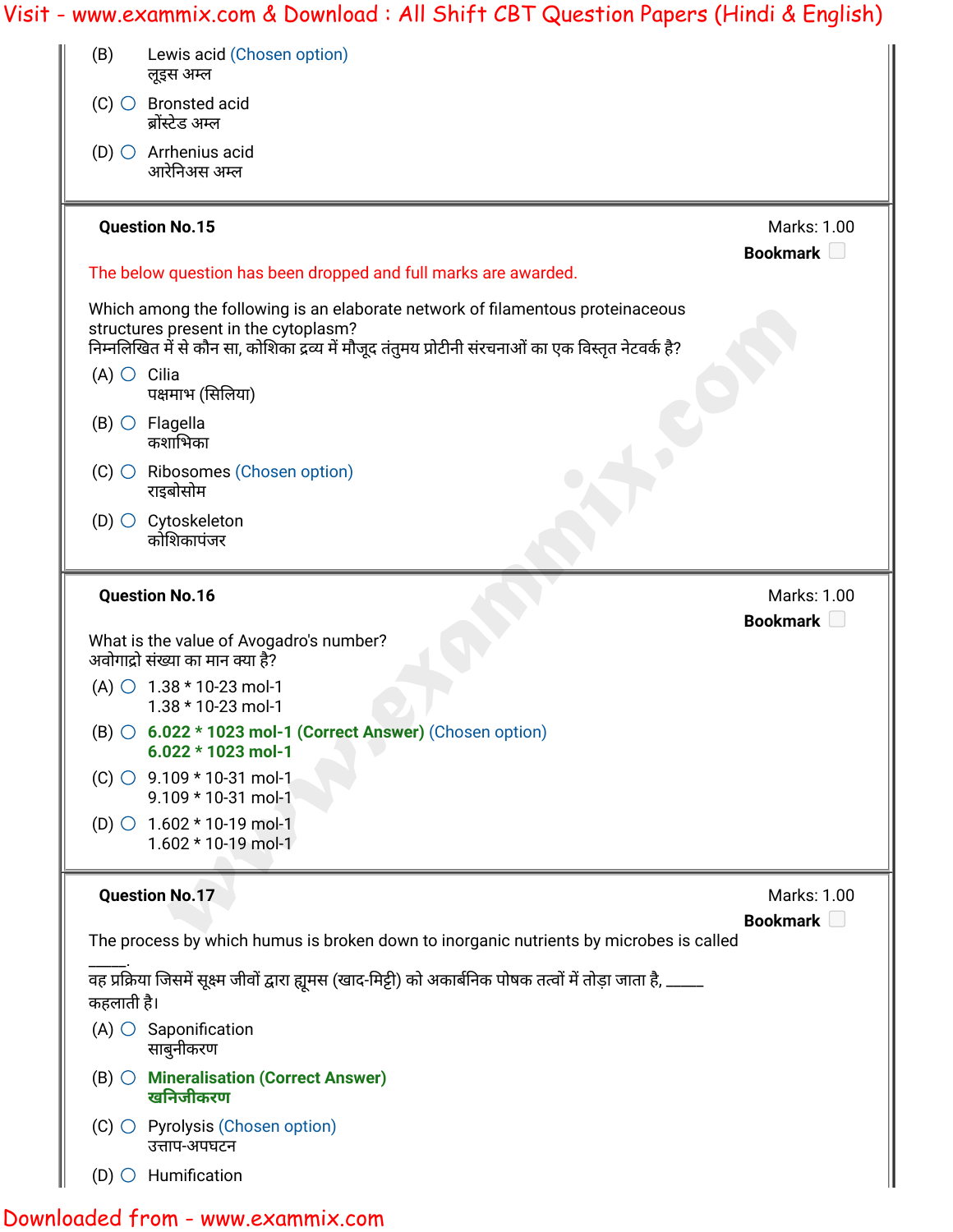| <b>Question No.18</b>                                                                                                                                                                                                    | Marks: 1.00<br>Bookmark $\Box$ |
|--------------------------------------------------------------------------------------------------------------------------------------------------------------------------------------------------------------------------|--------------------------------|
| Who among the following experimentally demonstrated the existence of<br>electromagnetic waves in 1885?<br>1885 में, निम्नलिखित में से किसने, प्रयोगात्मक रूप से विद्युत चुम्बकीय तरंगों के अस्तित्व को प्रमाणित किया था? |                                |
| $(A)$ $\bigcirc$ Arnold Sommerfeld<br>अर्नोल्ड सोमरफेल्ड                                                                                                                                                                 |                                |
| $(B)$ $\circ$ James Maxwell (Chosen option)<br>जेम्स मैक्सवेल                                                                                                                                                            |                                |
| $(C)$ $\bigcirc$ Heinrich R Hertz (Correct Answer)<br>हेनरिक आर हर्ट्ज़                                                                                                                                                  |                                |
| $(D)$ $\bigcirc$ Henry Stapp<br>हेनरी स्टाप                                                                                                                                                                              |                                |
| <b>Question No.19</b>                                                                                                                                                                                                    | Marks: 1.00<br>Bookmark D      |
| What is the ability of a human eye lens to adjust to its focal length known as?<br>मानव नेत्र लेंसों की फोकस दूरी को समायोजित करने की क्षमता को क्या कहा जाता है?                                                        |                                |
| $(A)$ $\bigcirc$ Accommodation (Correct Answer) (Chosen option)<br>समंजन                                                                                                                                                 |                                |
| $(B)$ $\bigcirc$ Refractive index<br>अपवर्तनांक                                                                                                                                                                          |                                |
| $(C)$ Magnification<br>आवर्धन                                                                                                                                                                                            |                                |
| $(D)$ Specification<br>विनिर्देशन                                                                                                                                                                                        |                                |
| <b>Question No.20</b>                                                                                                                                                                                                    | Marks: 1.00<br>Bookmark U      |
| Which among the following is a form of extensions of mesosomes?<br>निम्नलिखित में से कौन मध्यकाय (मेसोसोम) के विस्तार का एक रूप है?                                                                                      |                                |
| $(A)$ $\bigcirc$ Fimbriae<br>फिम्ब्रीया (झालर)                                                                                                                                                                           |                                |
| $(B)$ $\bigcirc$ Filament<br>शैवाल तंतु                                                                                                                                                                                  |                                |
| $(C)$ $\bigcirc$ Pili<br>पिली                                                                                                                                                                                            |                                |
| (D) O Vesicles (Correct Answer)<br>पुटिका                                                                                                                                                                                |                                |
| <b>Question No.21</b>                                                                                                                                                                                                    | Marks: 1.00<br>Bookmark U      |
| What are the 3-R's that help to conserve natural resources?<br>वे कौन से 3-R हैं जो प्राकृतिक संसाधनों को संरक्षित रखने में मदद करते हैं?                                                                                |                                |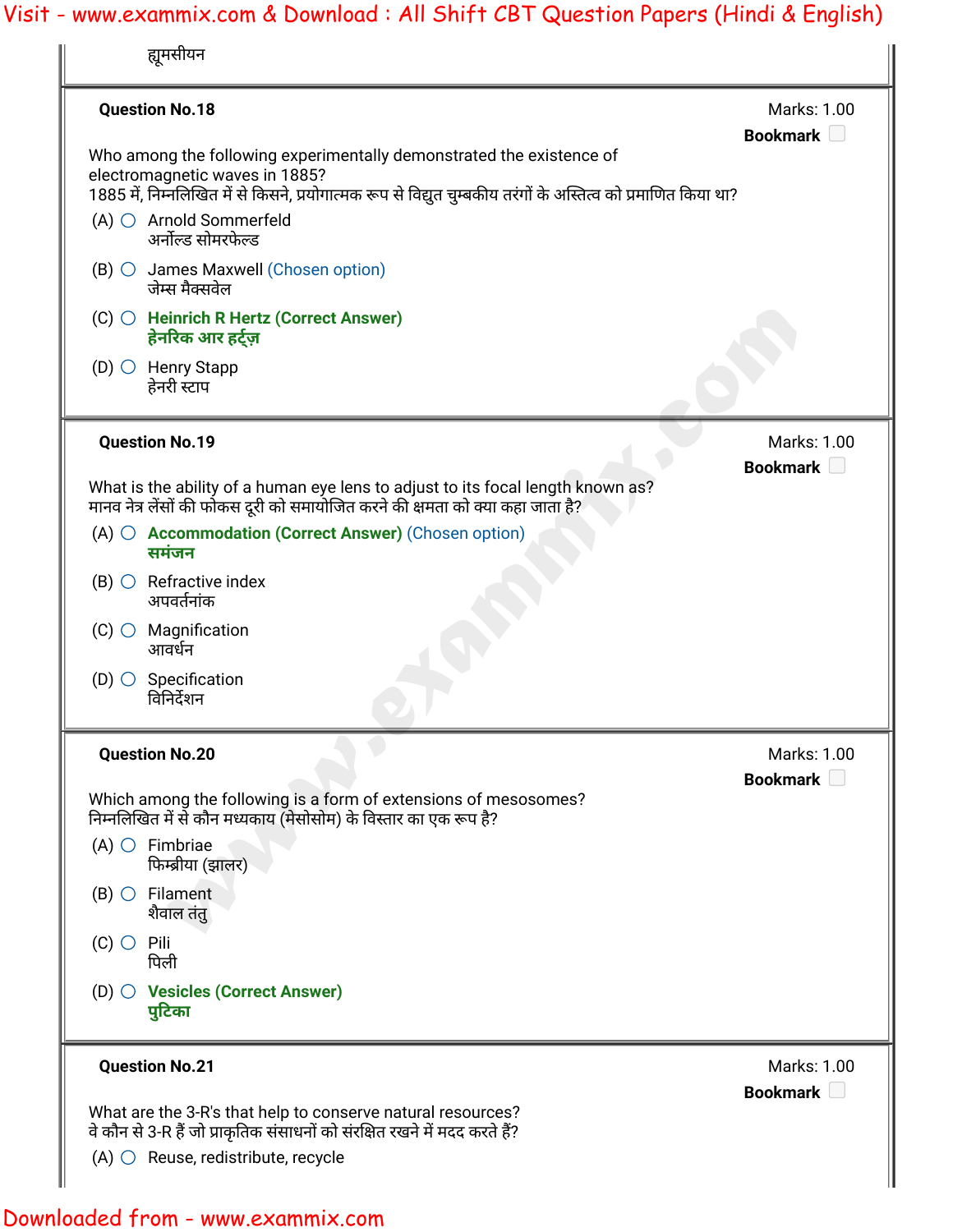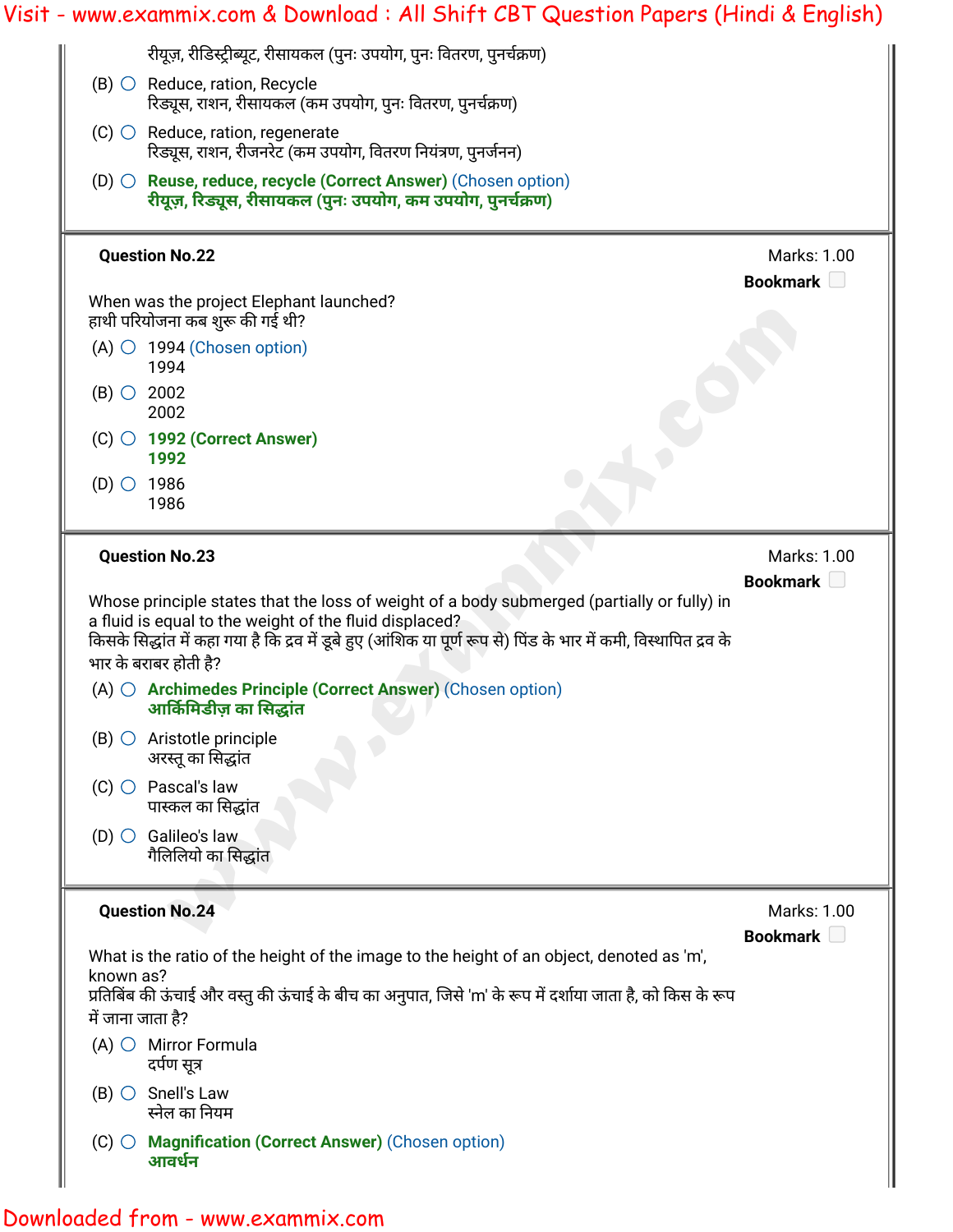| $(D)$ New Cartesian<br>न्यू कार्टेशियन                                                                                                                                                                        |                                |
|---------------------------------------------------------------------------------------------------------------------------------------------------------------------------------------------------------------|--------------------------------|
| <b>Question No.25</b>                                                                                                                                                                                         | Marks: 1.00<br>Bookmark        |
| In an endothermic reaction, energy of products of the reaction is ______ total energy of<br>reactants.<br>एक ऊष्माशोषी अभिक्रिया में, अभिक्रिया के उत्पादों की ऊर्जा, अभिकारकों की कुल ऊर्जा _______ होती है। |                                |
| $(A)$ $\bigcirc$ Lesser than<br>से कम                                                                                                                                                                         |                                |
| $(B)$ $\circ$ Equal to (Chosen option)<br>के बराबर                                                                                                                                                            |                                |
| $(C)$ $\bigcirc$ Greater than (Correct Answer)<br>से अधिक                                                                                                                                                     |                                |
| (D) $\bigcirc$ Negligible compared to<br>की तुलना में नगण्य                                                                                                                                                   |                                |
| <b>Question No.26</b>                                                                                                                                                                                         | Marks: 1.00<br>Bookmark $\Box$ |
| Focus, where the earthquake originates, is also called ____.<br>फोकस, जहां भूकंप की उत्पत्ति होती है, को ____ भी कहा जाता है।                                                                                 |                                |
| $(A)$ $\circ$ Centre (Chosen option)<br>केंद्र                                                                                                                                                                |                                |
| $(B)$ $\bigcirc$ Perimeter<br>परिधि                                                                                                                                                                           |                                |
| (C) ○ Hypocentre (Correct Answer)<br>अवकेन्द्र                                                                                                                                                                |                                |
| $(D)$ $\bigcirc$ Epicentre<br>उत्केंद्र                                                                                                                                                                       |                                |
| <b>Question No.27</b>                                                                                                                                                                                         | Marks: 1.00<br>Bookmark $\Box$ |
| Which of the following can be corrected by liming?<br>निम्नलिखित में से किसे चूनायन से ठीक किया जा सकता है?                                                                                                   |                                |
| $(A)$ $\circ$ Soil Salinity<br>मृदा लवणता                                                                                                                                                                     |                                |
| $(B)$ $\bigcirc$ Soil acidity (Correct Answer) (Chosen option)<br>मुदा अम्लता                                                                                                                                 |                                |
| $(C)$ Soil Alkalinity<br>मृदा क्षारीयता                                                                                                                                                                       |                                |
| (D) $\bigcirc$ Soil dryness<br>मृदा शुष्कता                                                                                                                                                                   |                                |
| <b>Question No.28</b>                                                                                                                                                                                         | Marks: 1.00<br>Bookmark U      |
| The below question has been dropped and full marks are awarded.                                                                                                                                               |                                |
| The escape velocity of the moon is calculated as _______.                                                                                                                                                     |                                |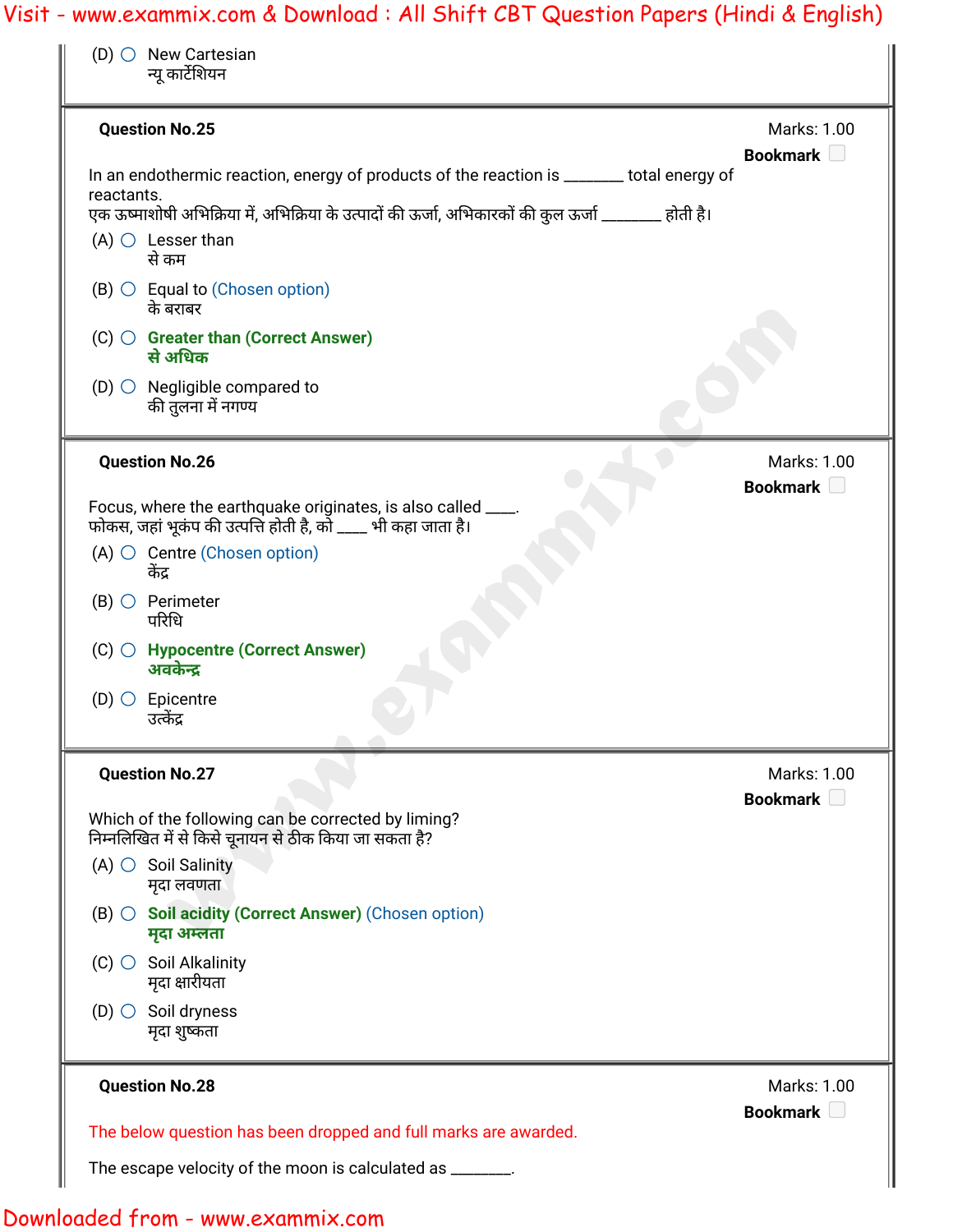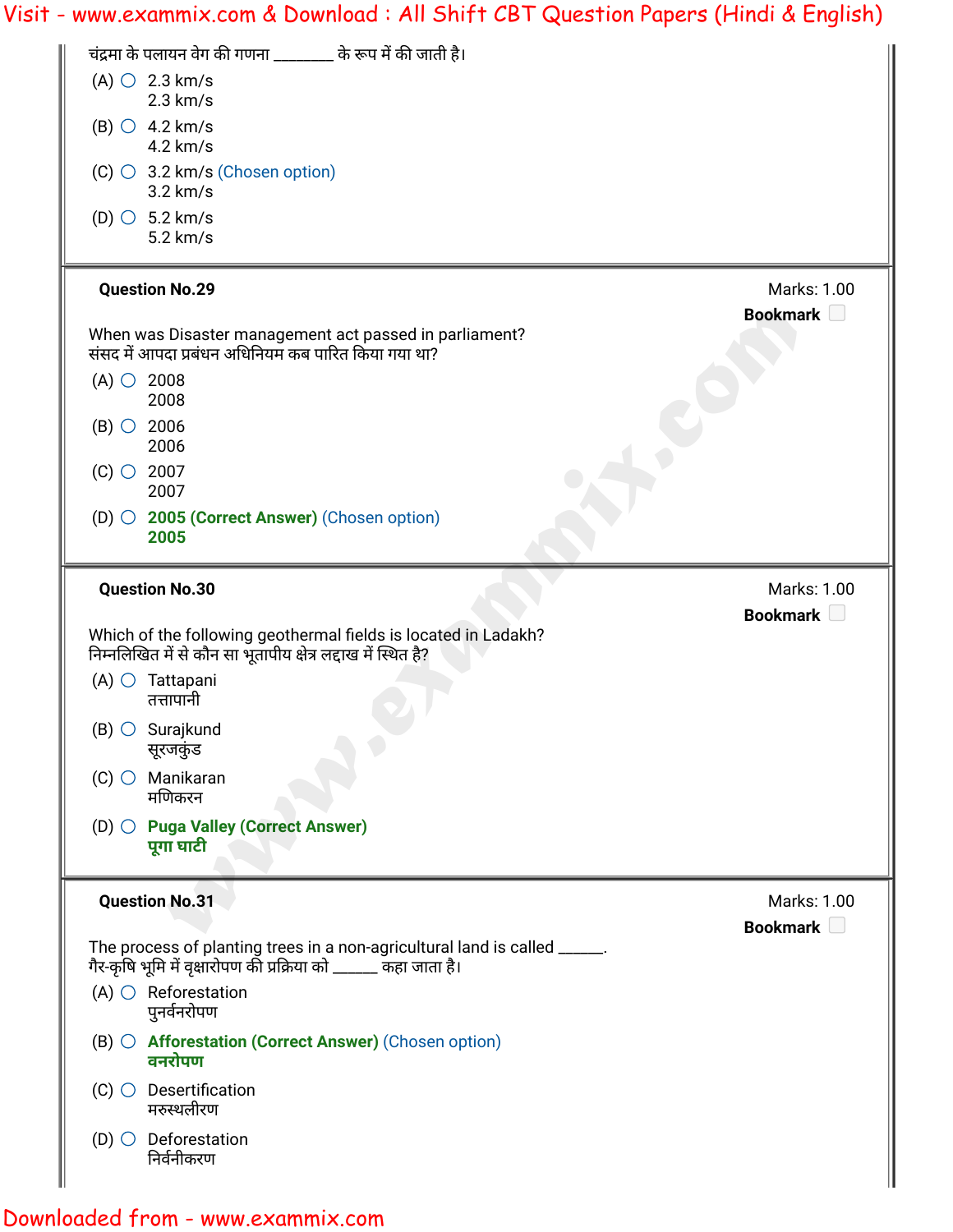| <b>Question No.32</b>                                                                                                                                                                                                                                                        | Marks: 1.00<br>Bookmark U        |
|------------------------------------------------------------------------------------------------------------------------------------------------------------------------------------------------------------------------------------------------------------------------------|----------------------------------|
| Which among the following may be a reason for transmission of the Human Immuno<br>Virus?                                                                                                                                                                                     |                                  |
| निम्नलिखित में से कौन सा, मानवीय प्रतिरक्षी विषाणु के संचरण का कारण हो सकता है?                                                                                                                                                                                              |                                  |
| $(A)$ $\bigcirc$ Cough<br>खाँसी                                                                                                                                                                                                                                              |                                  |
| (B) ○ Blood Transfusion (Correct Answer) (Chosen option)<br>रक्ताधान                                                                                                                                                                                                         |                                  |
| $(C)$ Mosquito Bite<br>मच्छर का डंक                                                                                                                                                                                                                                          |                                  |
| $(D)$ $\bigcirc$ Contaminated Food<br>संदूषित भोजन                                                                                                                                                                                                                           |                                  |
| <b>Question No.33</b>                                                                                                                                                                                                                                                        | Marks: 1.00<br>Bookmark <b>D</b> |
| The below question has been dropped and full marks are awarded.                                                                                                                                                                                                              |                                  |
| If the work done by a force depends on the factors like velocity of the object or the<br>particular path taken by the object, then such a force is called _<br>यदि किसी बल द्वारा किया गया कार्य वस्तु के वेग या वस्तु द्वारा लिए गए विशेष पथ जैसे कारकों पर निर्भर करता है, |                                  |
| तो ऐसे बल को _______ कहा जाता है।                                                                                                                                                                                                                                            |                                  |
| $(A)$ $\bigcirc$ Conservative forces<br>संरक्षी बल                                                                                                                                                                                                                           |                                  |
| $(B)$ $\bigcirc$ Non-conservative force (Chosen option)<br>असंरक्षी बल                                                                                                                                                                                                       |                                  |
| <b>Balanced force</b><br>$(C)$ $\bigcirc$<br>संतुलित बल                                                                                                                                                                                                                      |                                  |
| $(D)$ Unbalanced force<br>असंतुलित बल                                                                                                                                                                                                                                        |                                  |
| <b>Question No.34</b>                                                                                                                                                                                                                                                        | Marks: 1.00                      |
|                                                                                                                                                                                                                                                                              | Bookmark L                       |
| What is the alternative name of water cycle?<br>जल चक्र का वैकल्पिक नाम क्या है?                                                                                                                                                                                             |                                  |
| $(A)$ $\bigcirc$ Hydro-Molecular Cycle<br>हाइड्रो-मॉलिक्युलर चक्र                                                                                                                                                                                                            |                                  |
| $(B)$ $\bigcirc$ Hydro-oxide Cycle (Chosen option)<br>हाइड्रो-ऑक्साइड चक्र                                                                                                                                                                                                   |                                  |
| $(C)$ $\bigcirc$ Hydrogen cycle<br>डाइड्रोजन चक्र                                                                                                                                                                                                                            |                                  |
| (D) O Hydrological Cycle (Correct Answer)<br>जलीय चक्र                                                                                                                                                                                                                       |                                  |
| <b>Question No.35</b>                                                                                                                                                                                                                                                        | Marks: 1.00                      |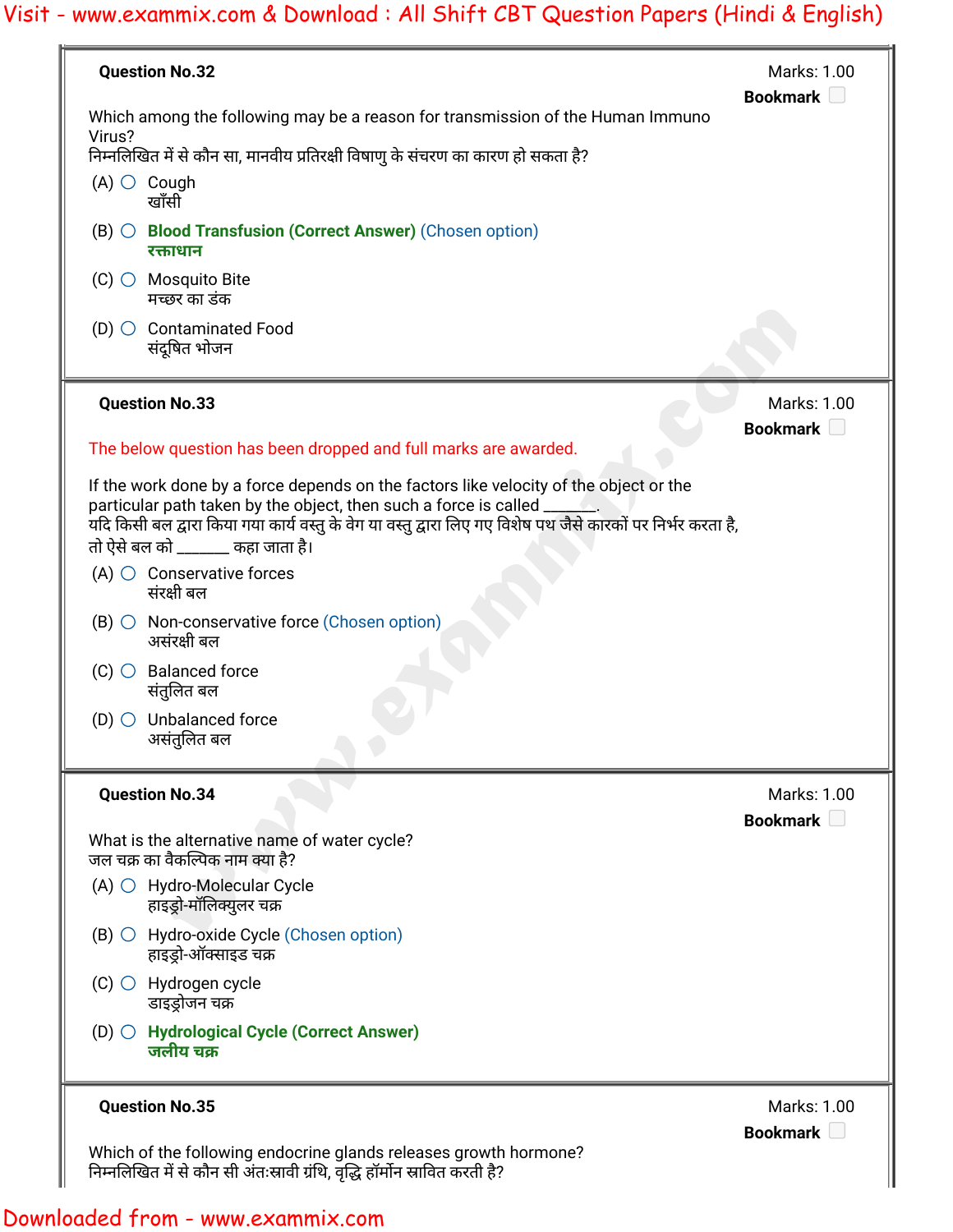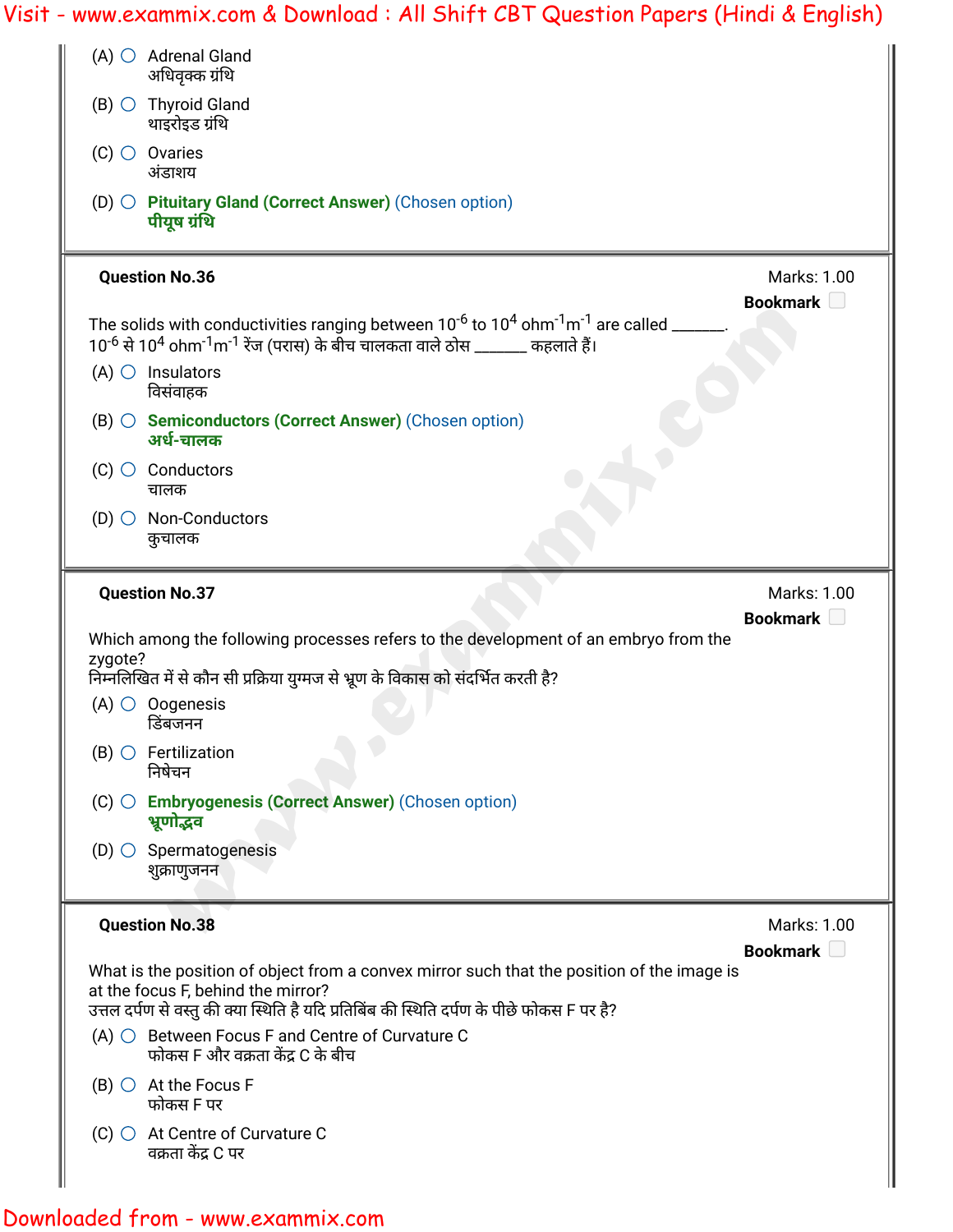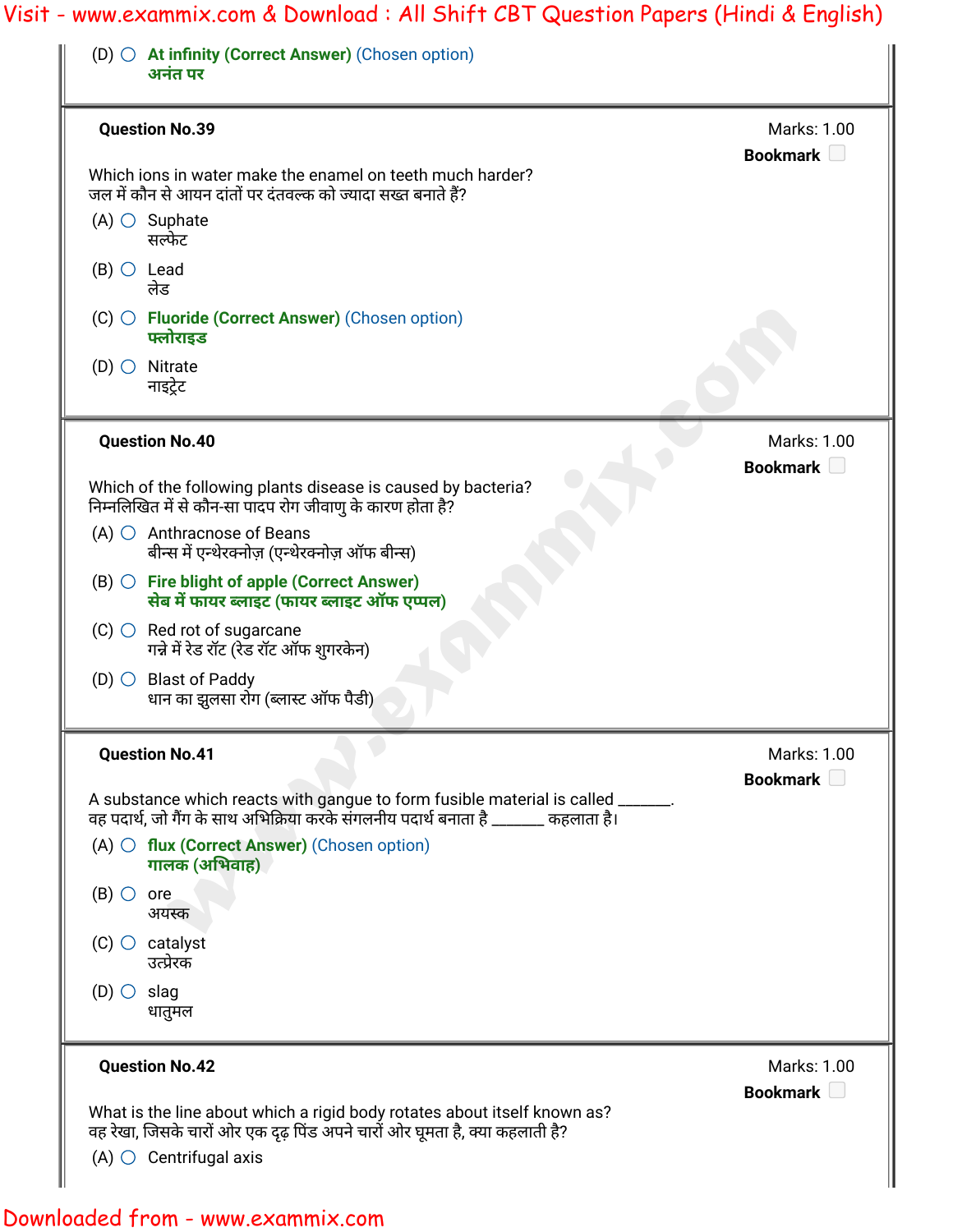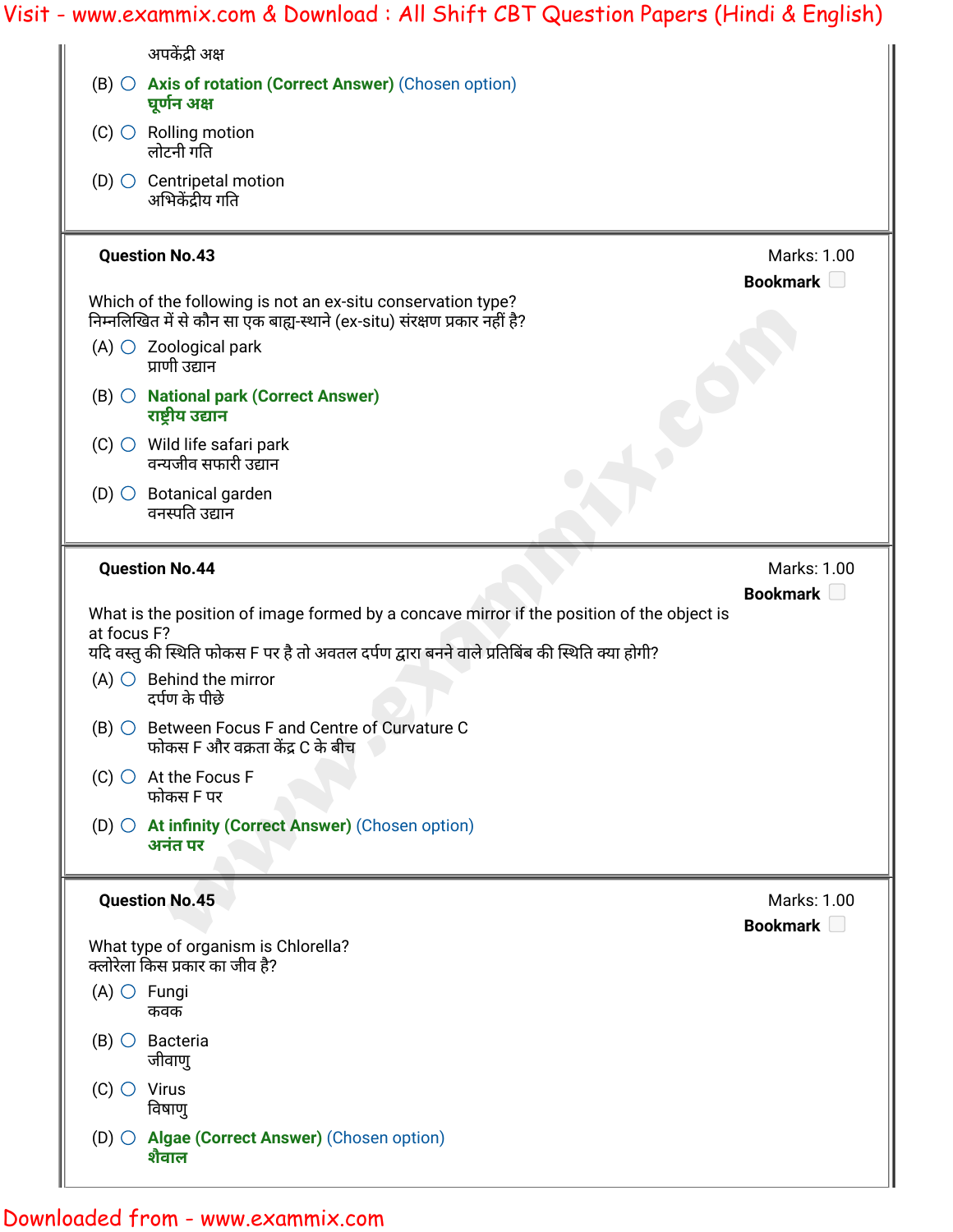| <b>Question No.46</b>                                                                                                                                          | Marks: 1.00<br>Bookmark <b>D</b> |
|----------------------------------------------------------------------------------------------------------------------------------------------------------------|----------------------------------|
| The component of contact force normal to the surfaces in contact is called _________.<br>संपर्क में सतहों पर अभिलंब संपर्क बल के घटक को _________ कहा जाता है। |                                  |
| $(A)$ $\bigcirc$ Normal reaction (Correct Answer)<br>अभिलंब प्रतिक्रिया (सामान्य प्रतिक्रिया)                                                                  |                                  |
| $(B)$ $\circ$ Buoyancy (Chosen option)<br>उत्प्लावकता                                                                                                          |                                  |
| $(C)$ $\bigcirc$ Tension<br>तनन                                                                                                                                |                                  |
| $(D)$ $\bigcirc$ Friction<br>घर्षण                                                                                                                             |                                  |
| <b>Question No.47</b>                                                                                                                                          | Marks: 1.00<br>Bookmark D        |
| The below question has been dropped and full marks are awarded.                                                                                                |                                  |
| Le-Chatelier's principle is applicable only to _____.<br>ला-शतैलिए का सिद्धांत केवल ______ पर लागू होता है।                                                    |                                  |
| $(A)$ $\bigcirc$ Heterogeneous reaction<br>विषमांगी अभिक्रिया                                                                                                  |                                  |
| $(B)$ $\circ$ System is in equilibrium (Chosen option)<br>साम्य निकाय                                                                                          |                                  |
| $(C)$ $\bigcirc$ System is not in equilibrium<br>असाम्य निकाय                                                                                                  |                                  |
| $(D)$ $\bigcirc$ Homogeneous reaction<br>समांगी अभिक्रिया                                                                                                      |                                  |
| <b>Question No.48</b>                                                                                                                                          | Marks: 1.00<br>Bookmark U        |
| Who among the following discovered the nucleus in cell?<br>निम्नलिखित में से किसने कोशिका में केन्द्रक की खोज की?                                              |                                  |
| $(A)$ $\bigcirc$ Theodor Schwann"<br>थियोडोर श्वान                                                                                                             |                                  |
| (B) ○ "Robert brown" (Correct Answer) (Chosen option)<br>रॉबर्ट ब्राउन                                                                                         |                                  |
| (C) ○ "Matthias Schleiden"<br>मैथियास श्लेडेन                                                                                                                  |                                  |
| (D) ○ "Anton Von Leeuwenhoek"<br>एंटोनी वॉन ल्यूवेन्हॉक                                                                                                        |                                  |
| <b>Question No.49</b>                                                                                                                                          | Marks: 1.00<br>Bookmark D        |
| The below question has been dropped and full marks are awarded.                                                                                                |                                  |
| What is the causative organism of Grasserie disease in silkworms?                                                                                              |                                  |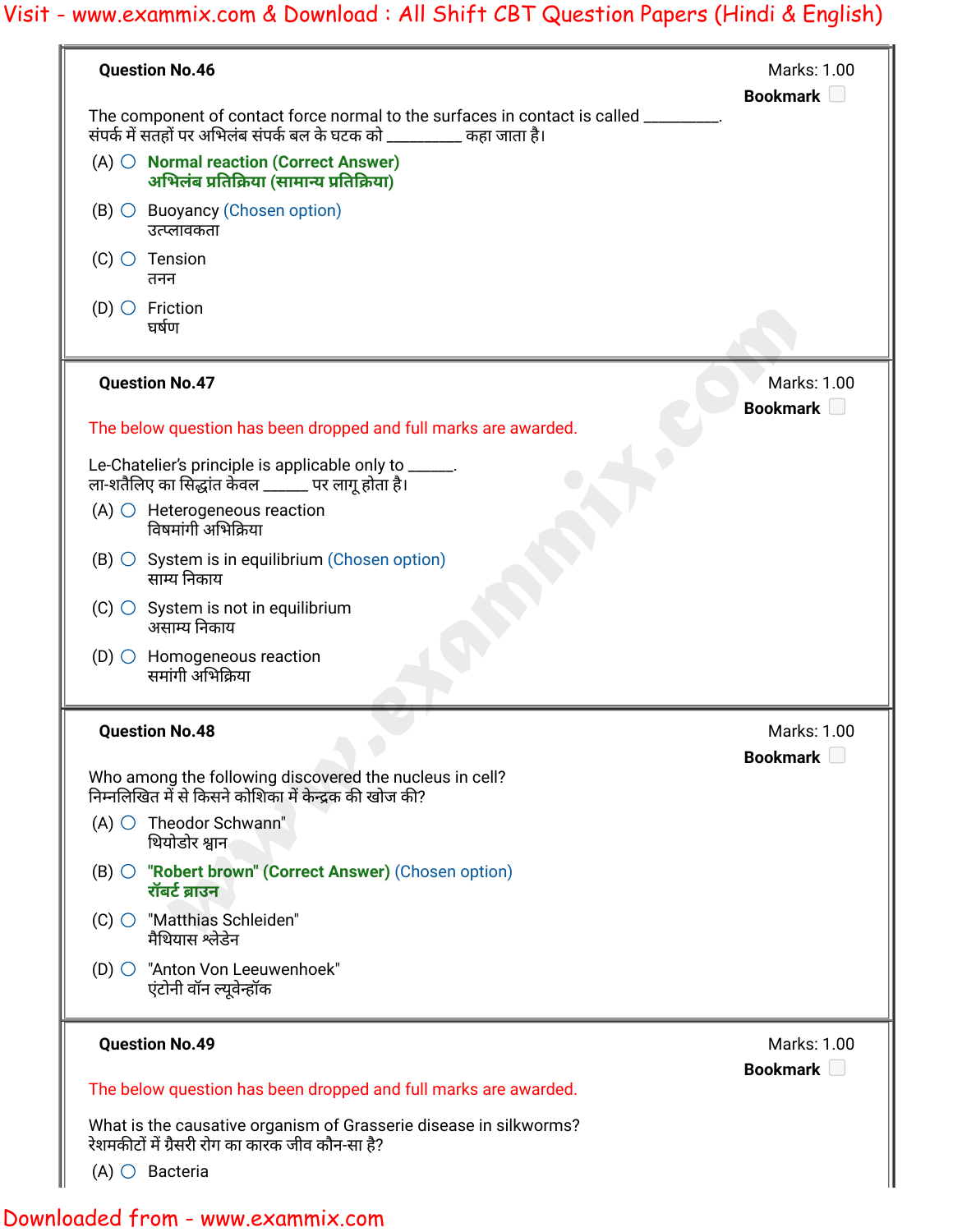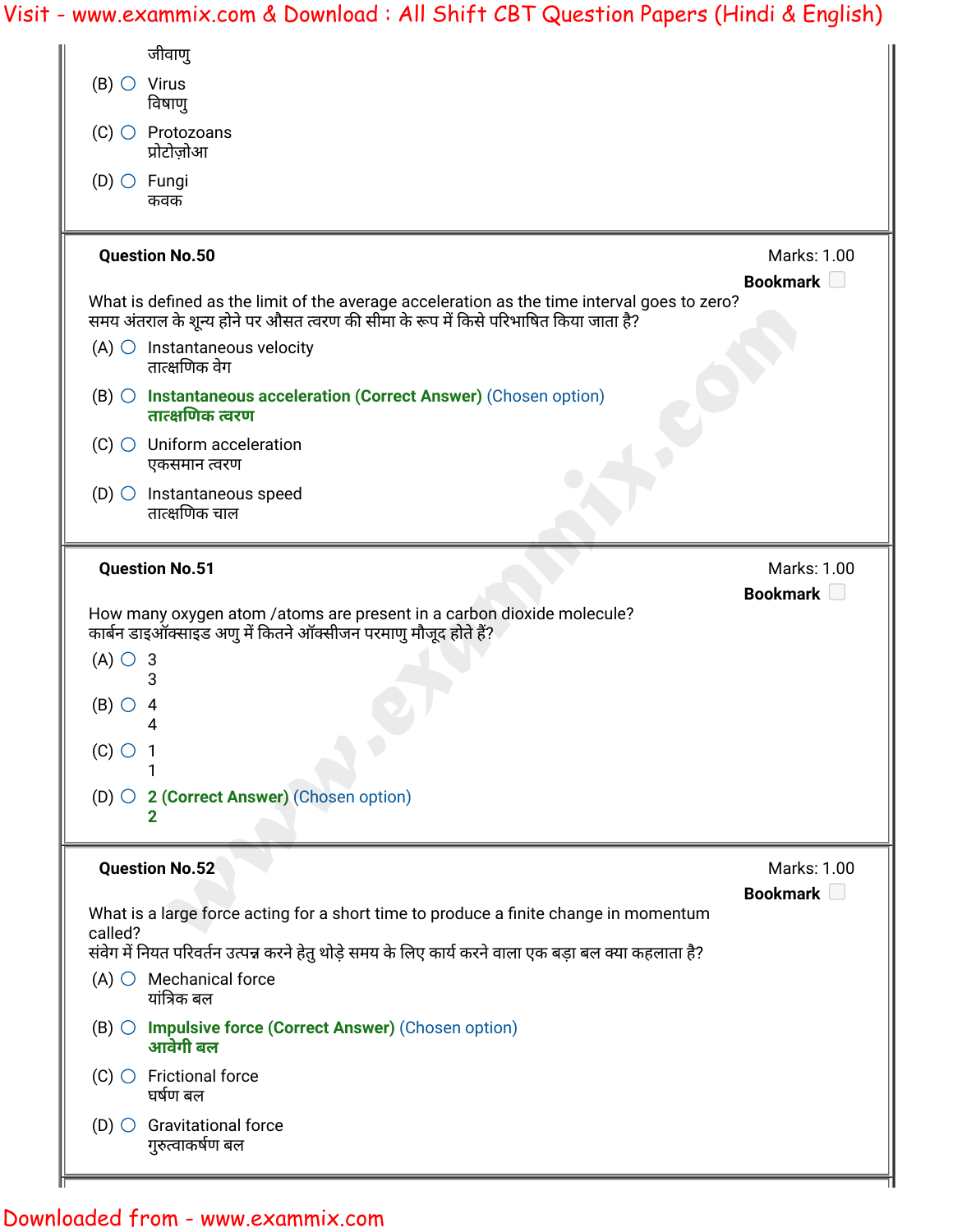| <b>Question No.53</b>                                                                                                                                     | Marks: 1.00<br>Bookmark |
|-----------------------------------------------------------------------------------------------------------------------------------------------------------|-------------------------|
| Sound waves are characterised by the motion of particles in the medium and thus is<br>referred to as                                                      |                         |
| ध्वनि तरंगें, माध्यम में कणों की गति द्वारा अभिलक्षित होती हैं और इसलिए इन्हें ________ कहा जाता है।<br>$(A)$ $\bigcirc$ Optical waves<br>प्रकाशीय तरंगें |                         |
| $(B)$ $\bigcirc$ Electromagnetic waves<br>विद्युतचुम्बकीय तरंगें                                                                                          |                         |
| (C) ○ Mechanical waves (Correct Answer) (Chosen option)<br>यांत्रिक तरंगें                                                                                |                         |
| (D) $\bigcirc$ Matter waves<br>द्रव्य तरंगें                                                                                                              |                         |
| <b>Question No.54</b>                                                                                                                                     | Marks: 1.00             |
| The most electronegative element in the periodic table is ______.<br>आवर्त सारणी में सबसे अधिक विद्युत ऋणात्मक तत्व _______ है।                           | Bookmark <b>D</b>       |
| $(A)$ $\bigcirc$ fluorine (Correct Answer) (Chosen option)<br>फ्लोरीन                                                                                     |                         |
| $(B)$ $\circ$ oxygen<br>ऑक्सीजन                                                                                                                           |                         |
| $(C)$ $\bigcirc$ chlorine<br>क्लोरीन                                                                                                                      |                         |
| $(D)$ $\bigcirc$ helium<br>हीलियम                                                                                                                         |                         |
| <b>Question No.55</b>                                                                                                                                     | Marks: 1.00             |
| In a sound wave, what is the peak representing the maximum compression region<br>called?                                                                  | Bookmark <b>D</b>       |
| ध्वनि तरंग में, अधिकतम संपीडन क्षेत्र निरुपित करने वाला शिखर क्या कहलाता है?<br>$(A)$ $\bigcirc$ Wavelength<br>तरंग दैर्घ्य                               |                         |
| (B) O Crest (Correct Answer) (Chosen option)<br>श्रृंग                                                                                                    |                         |
| $(C)$ $\bigcirc$ Frequency<br>आवृत्ति                                                                                                                     |                         |
| $(D)$ $\bigcirc$ Trough                                                                                                                                   |                         |
| गर्त                                                                                                                                                      |                         |
| <b>Question No.56</b>                                                                                                                                     | Marks: 1.00             |
| The below question has been dropped and full marks are awarded.                                                                                           | Bookmark D              |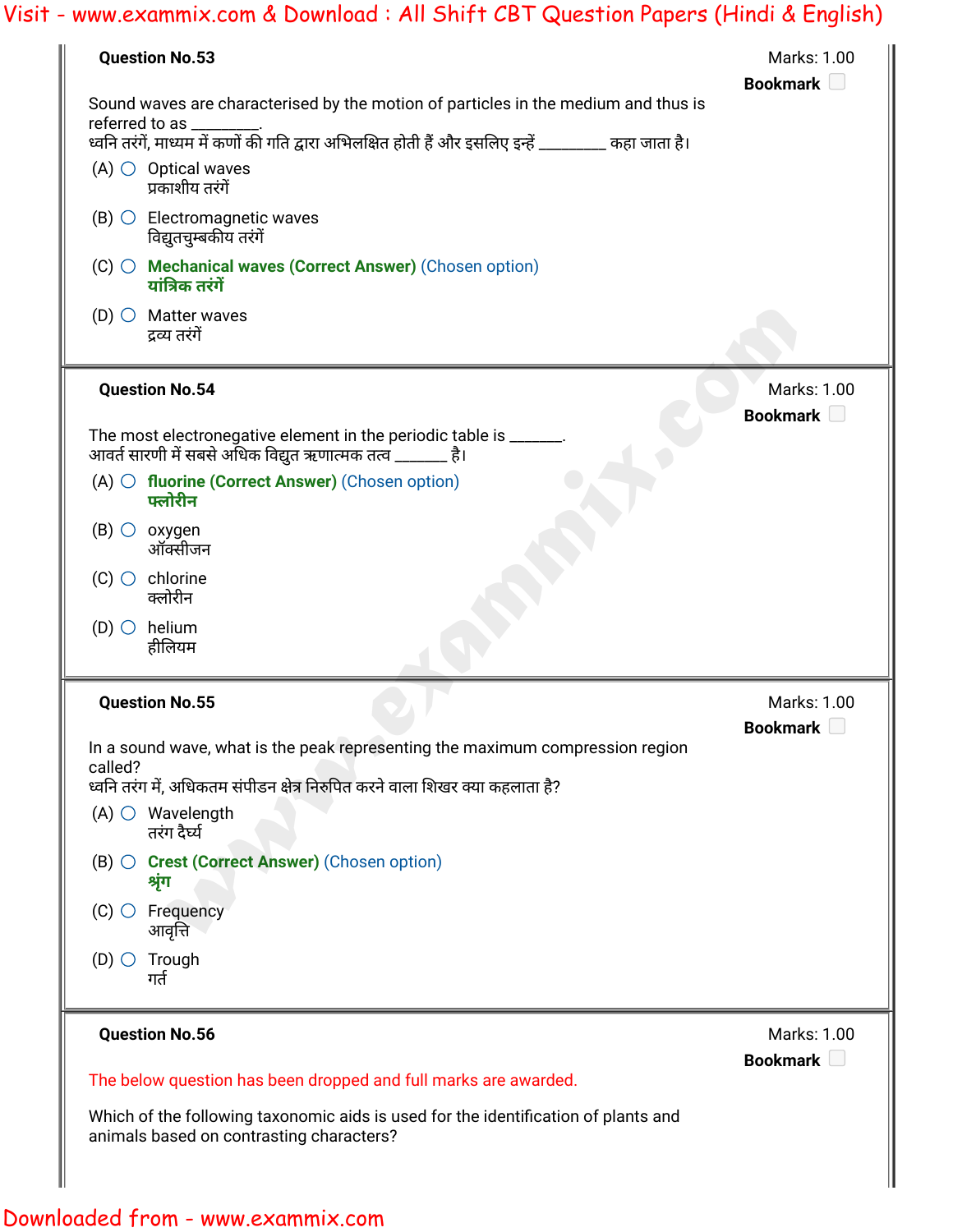|                      | Visit - www.exammix.com & Download : All Shift CBT Question Papers (Hindi & English)                                                                                           |                                  |
|----------------------|--------------------------------------------------------------------------------------------------------------------------------------------------------------------------------|----------------------------------|
|                      | निम्नलिखित में से किस वर्गिकी सहायक का उपयोग विपर्यासी लक्षणों के आधार पर पौधों और जंतुओं की पहचान<br>के लिए किया जाता है?                                                     |                                  |
|                      | $(A)$ $\bigcirc$ Catalogs<br>कैटलॉग                                                                                                                                            |                                  |
|                      | $(B)$ $\bigcirc$ Monographs<br>मोनोग्राफ                                                                                                                                       |                                  |
|                      | $(C)$ $\bigcirc$ Manuals<br>मैन्युअल                                                                                                                                           |                                  |
| $(D)$ $\bigcirc$ Key | कुंजी (की)                                                                                                                                                                     |                                  |
|                      | <b>Question No.57</b>                                                                                                                                                          | Marks: 1.00<br>Bookmark <b>D</b> |
|                      | What is the nature of the Kinetic energy of a satellite orbiting the earth?<br>पृथ्वी की परिक्रमा करने वाले उपग्रह की गतिज ऊर्जा की प्रकृति क्या होती है?                      |                                  |
|                      | $(A)$ $\bigcirc$ <b>Positive (Correct Answer)</b> (Chosen option)<br>धनात्मक                                                                                                   |                                  |
| $(B)$ $\circ$ Zero   | शून्य                                                                                                                                                                          |                                  |
|                      | $(C)$ $\bigcirc$ Negligible<br>नगण्य                                                                                                                                           |                                  |
|                      | $(D)$ $\bigcirc$ Negative<br>ऋणात्मक                                                                                                                                           |                                  |
|                      | <b>Question No.58</b>                                                                                                                                                          | Marks: 1.00<br>Bookmark U        |
|                      | The condition of decreasing productivity of land due to human activities is called _____.<br>मानवीय गतिविधियों के कारण भूमि की उत्पादकता कम होने की स्थिति __<br>__ कहलाती है। |                                  |
|                      | $(A)$ $\bigcirc$ Incineration<br>भस्मीकरण                                                                                                                                      |                                  |
|                      | $(B)$ $\bigcirc$ Bio-accumulation<br>जैवसंचयन                                                                                                                                  |                                  |
|                      |                                                                                                                                                                                |                                  |
|                      | $(C)$ $\bigcirc$ Afforestation<br>वनरोपण                                                                                                                                       |                                  |
|                      | (D) ○ Desertification (Correct Answer) (Chosen option)<br>मरुस्थलीरण                                                                                                           |                                  |
|                      | <b>Question No.59</b>                                                                                                                                                          | Bookmark <b>D</b>                |
|                      | The below question has been dropped and full marks are awarded.                                                                                                                |                                  |
|                      | When was Soil and Land use survey of India established?<br>भारतीय मृदा और भू-उपयोग सर्वेक्षण की स्थापना कब की गई थी?                                                           |                                  |
| $(A)$ $\circ$ 1956   | 1956                                                                                                                                                                           |                                  |
| $(B)$ $\circ$ 1958   | 1958                                                                                                                                                                           | Marks: 1.00                      |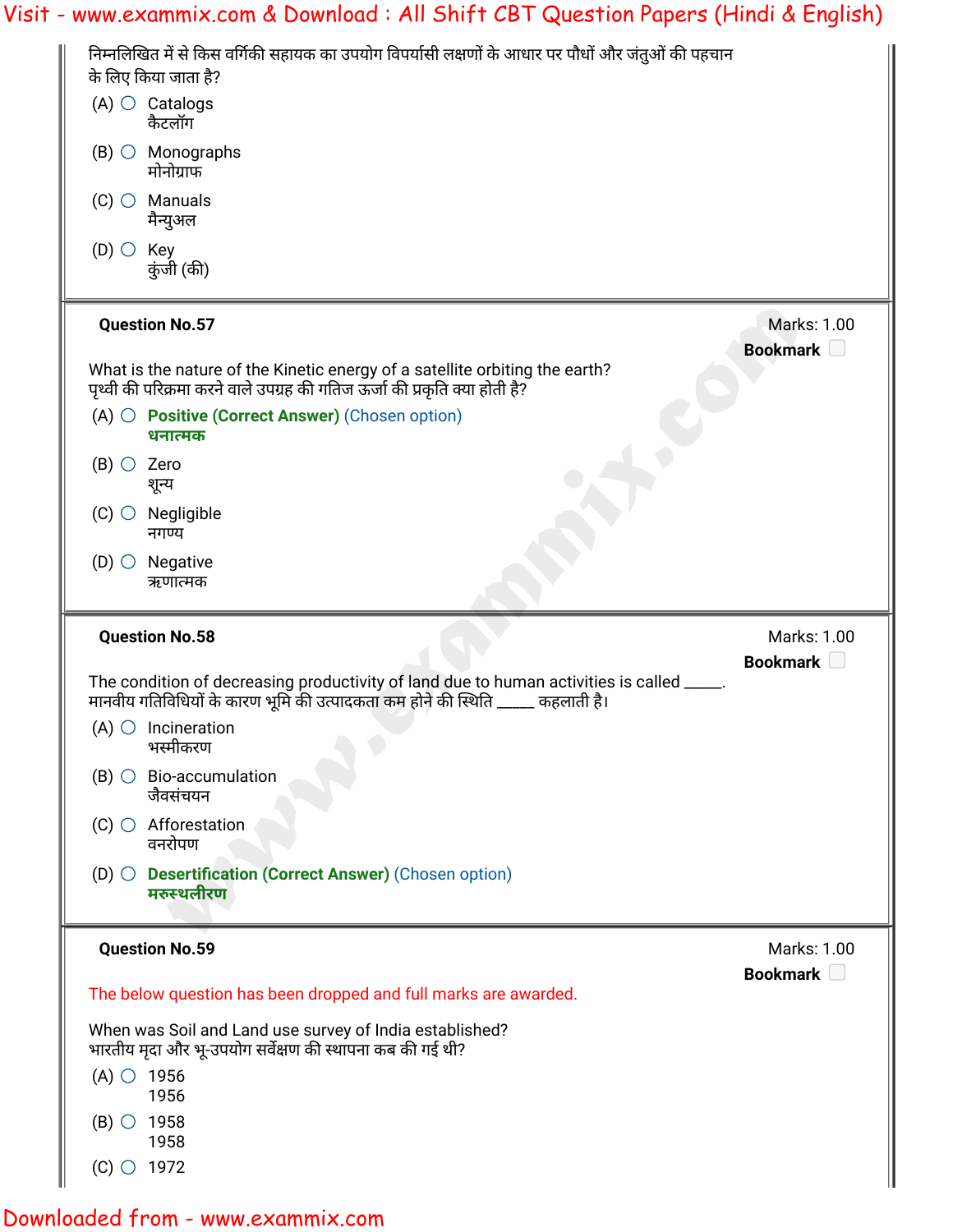| 1976                                                                                                                          |                                                                                          |
|-------------------------------------------------------------------------------------------------------------------------------|------------------------------------------------------------------------------------------|
| <b>Question No.60</b>                                                                                                         | Marks: 1.00<br>Bookmark                                                                  |
| Which of the following is a photochemical smog?<br>निम्नलिखित में से कौन सा प्रकाशरासायनिक धूमकुहा (स्मॉग) है?                |                                                                                          |
| $(A)$ $\bigcirc$ Methane<br>मीथेन                                                                                             |                                                                                          |
| (B) ○ Ozone (Correct Answer)<br>ओज़ोन                                                                                         |                                                                                          |
| $(C)$ $\bigcirc$ Carbon dioxide<br>कार्बन डाइऑक्साइड                                                                          |                                                                                          |
| (D) $\bigcirc$ Tetraethyl lead (TEL) (Chosen option)<br>टेट्राएथिल लेड (टीईएल)                                                |                                                                                          |
| <b>Question No.61</b>                                                                                                         | Marks: 1.00<br>Bookmark D                                                                |
| interphase nucleus?<br>अंतरावस्था केंद्रक में निम्नलिखित में से कौन से अत्यधिक विस्तारित और विस्तृत केंद्रकप्रोटीन फाइबर हैं? | Which of the following are the highly extended and elaborate nucleoprotein fibers in the |
| $(A)$ $\bigcirc$ Nucleoli<br>उपकेन्द्रक                                                                                       |                                                                                          |
| $(B)$ $\bigcirc$ Perinuclear Space<br>परिकेंद्रक स्थान                                                                        |                                                                                          |
| $(C)$ $\bigcirc$ Nucleoplasm<br>केंद्रकद्रव्य                                                                                 |                                                                                          |
| (D) ○ Chromatin (Correct Answer) (Chosen option)<br>क्रोमैटिन                                                                 |                                                                                          |
| <b>Question No.62</b>                                                                                                         | Marks: 1.00                                                                              |
| Which of the following is an indigenous cow breed of India?<br>निम्नलिखित में से कौन सी भारत की देशी गाय की नस्ल है?          | Bookmark D                                                                               |
| $(A)$ $\bigcirc$ Guernsey<br>ग्वेर्नसे                                                                                        |                                                                                          |
| $(B)$ $\bigcirc$ Hallikar (Correct Answer)<br>हल्लीकर                                                                         |                                                                                          |
| $(C)$ $\bigcirc$ Ayrshire<br>आयरशायर                                                                                          |                                                                                          |
|                                                                                                                               |                                                                                          |
| $(D)$ $\bigcirc$ Holstein Friesian<br>होल्स्टीन फ्रेज़ियन                                                                     |                                                                                          |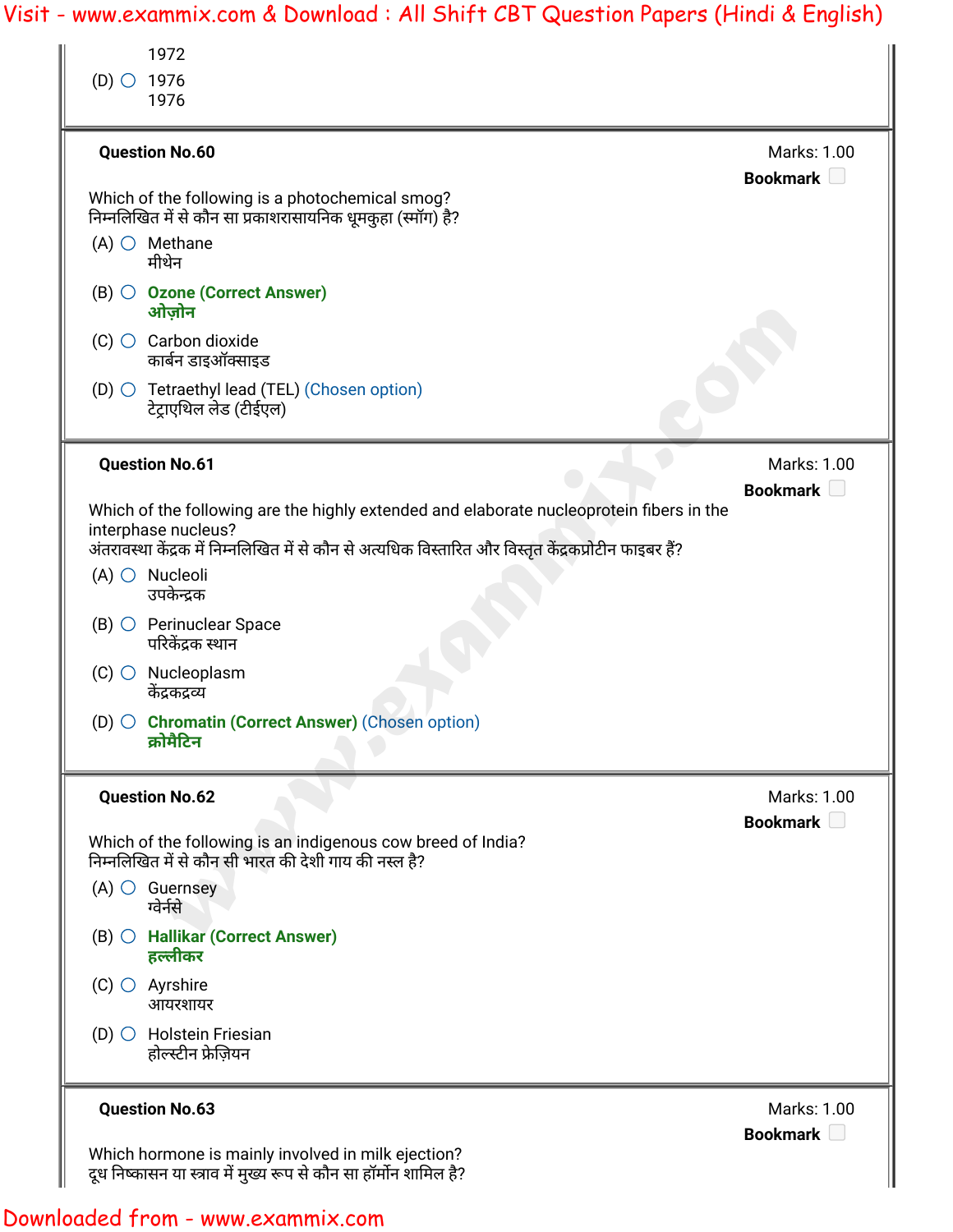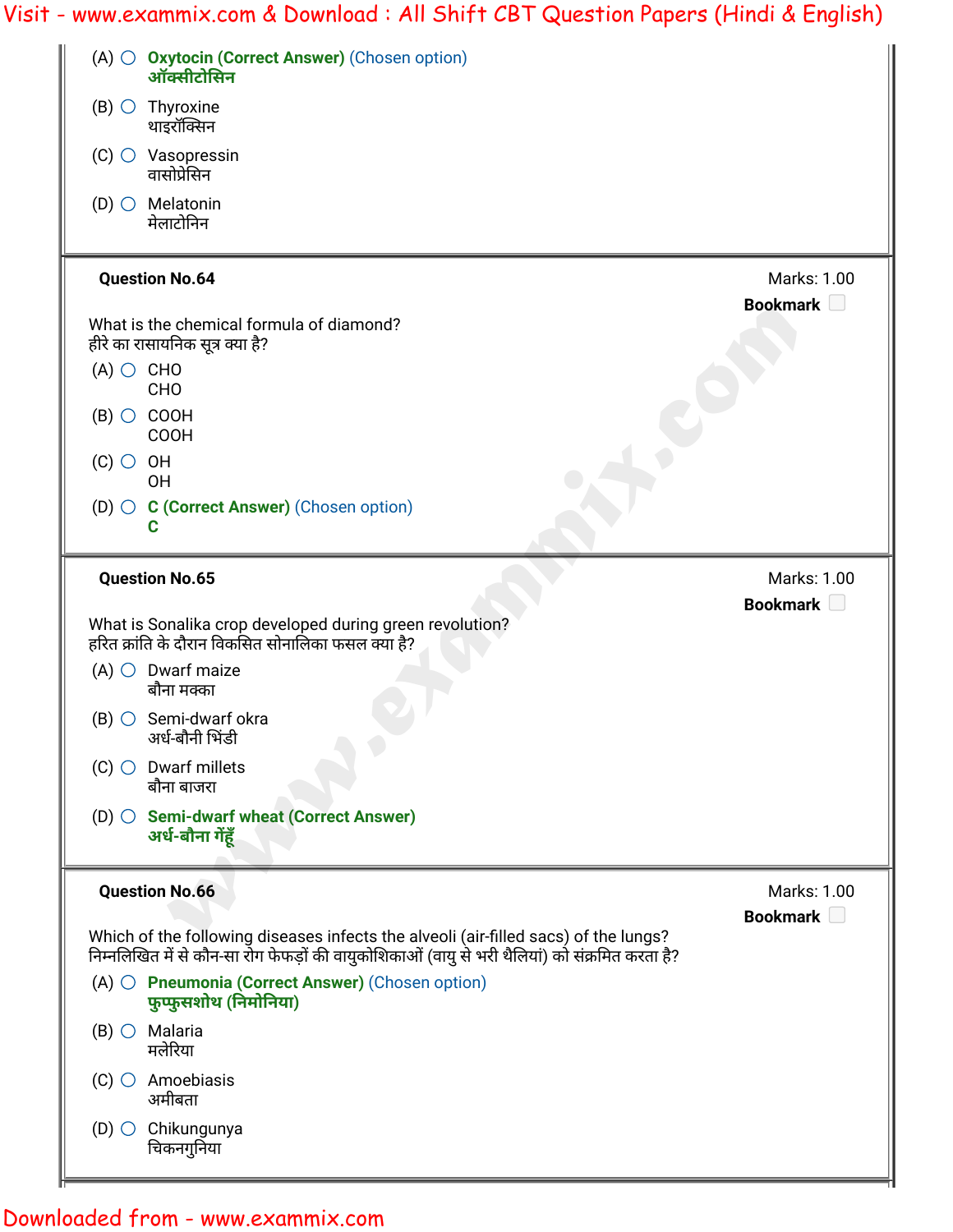| <b>Question No.67</b>                                                                                                                                 | Marks: 1.00<br>Bookmark <b>D</b> |
|-------------------------------------------------------------------------------------------------------------------------------------------------------|----------------------------------|
| Where are the subtropical westerly jet streams located in mainland India?<br>भारत की मुख्य भूमि में उपोष्णकटिबंधीय पश्चिमी जेट धाराएँ कहाँ स्थित हैं? |                                  |
| $(A)$ $\circ$ 45 <sup>o</sup> North latitude<br>$45^{\rm o}$ उत्तर अक्षांश                                                                            |                                  |
| $(B)$ $\bigcirc$ 27 <sup>o</sup> -30 <sup>o</sup> North latitude (Correct Answer) (Chosen option)<br>$27^{\circ}$ -30 $^{\circ}$ उत्तर अक्षांश        |                                  |
| $(C)$ $\circ$ 60° South latitude<br>$60^{\circ}$ दक्षिण अक्षांश                                                                                       |                                  |
| $(D)$ 35 <sup>o</sup> -40 <sup>o</sup> South latitude<br>$35^{\rm o}$ -40 $^{\rm o}$ दक्षिण अक्षांश                                                   |                                  |
| <b>Question No.68</b>                                                                                                                                 | Marks: 1.00                      |
| What is the major constituent of Bio Gas?<br>बायो गैस का प्रमुख घटक क्या है?                                                                          | Bookmark <b>D</b>                |
| $(A)$ $\bigcirc$ Oxygen<br>ऑक्सीजन                                                                                                                    |                                  |
| $(B)$ $\bigcirc$ Nitrogen<br>नाइट्रोजन                                                                                                                |                                  |
| $(C)$ $\bigcirc$ Carbon Dioxide<br>कार्बन डाइऑक्साइड                                                                                                  |                                  |
| (D) ○ Methane (Correct Answer) (Chosen option)<br>मीथेन                                                                                               |                                  |
| <b>Question No.69</b>                                                                                                                                 | Marks: 1.00                      |
| The below question has been dropped and full marks are awarded.                                                                                       | Bookmark <sup>1</sup>            |
| Total number of mega diversity nations in the world?<br>विश्व में सर्वाधिक विविधता वाले राष्ट्रों की कुल संख्या कितनी है?                             |                                  |
| $(A)$ $\circ$ 15<br>15                                                                                                                                |                                  |
| $(B)$ $\circ$ 12 (Chosen option)<br>12                                                                                                                |                                  |
| $(C)$ $\bigcirc$ 21<br>21                                                                                                                             |                                  |
| $(D)$ $\circ$ 17<br>17                                                                                                                                |                                  |
| <b>Question No.70</b>                                                                                                                                 | Marks: 1.00                      |
| How many valence electrons are present in aluminium?<br>एल्युमिनियम में कितने संयोजी इलेक्ट्रॉन मौजूद होते हैं?                                       | Bookmark $\Box$                  |
| $(A)$ $\circ$ 5                                                                                                                                       |                                  |
| $(B)$ $\circ$ 4                                                                                                                                       |                                  |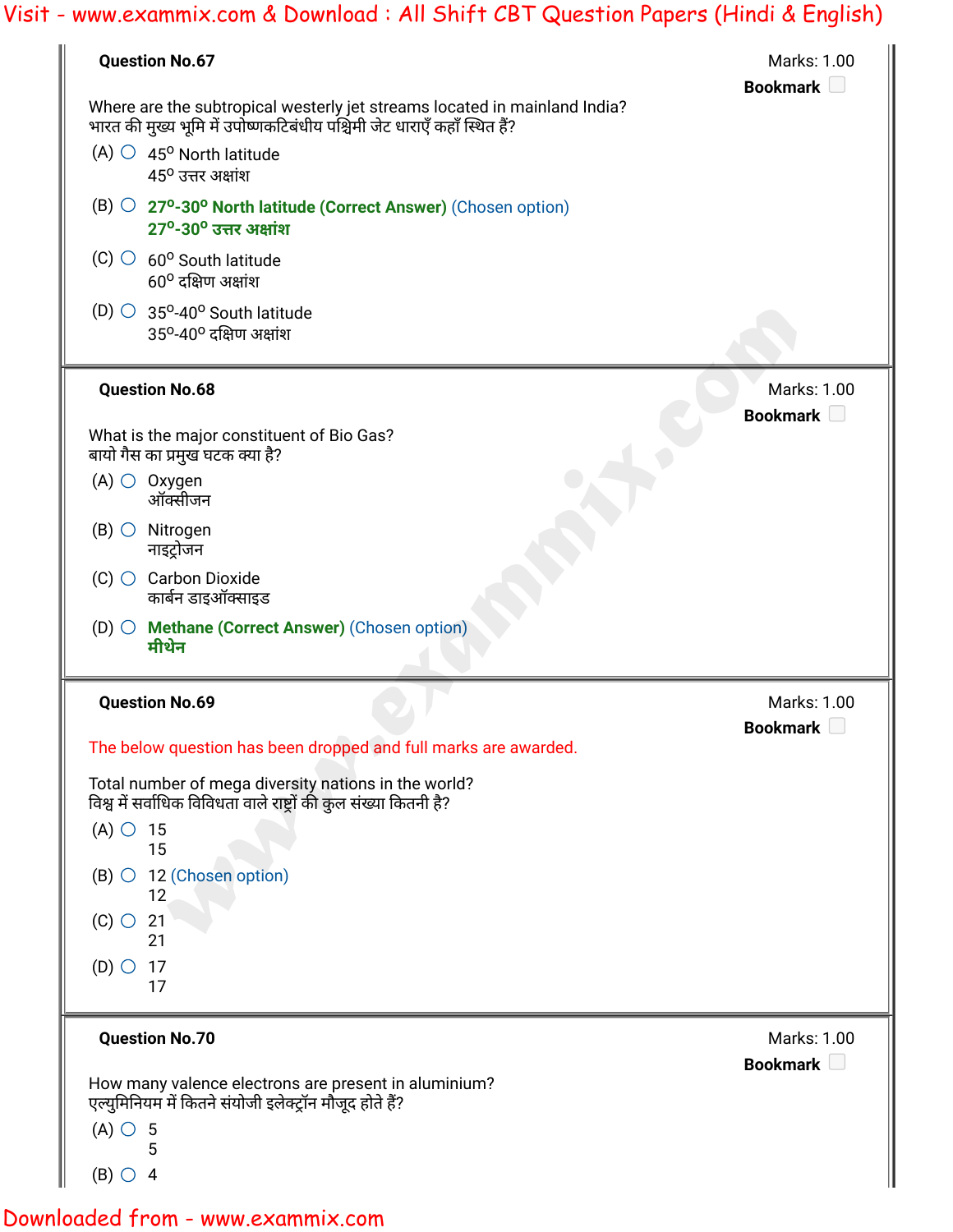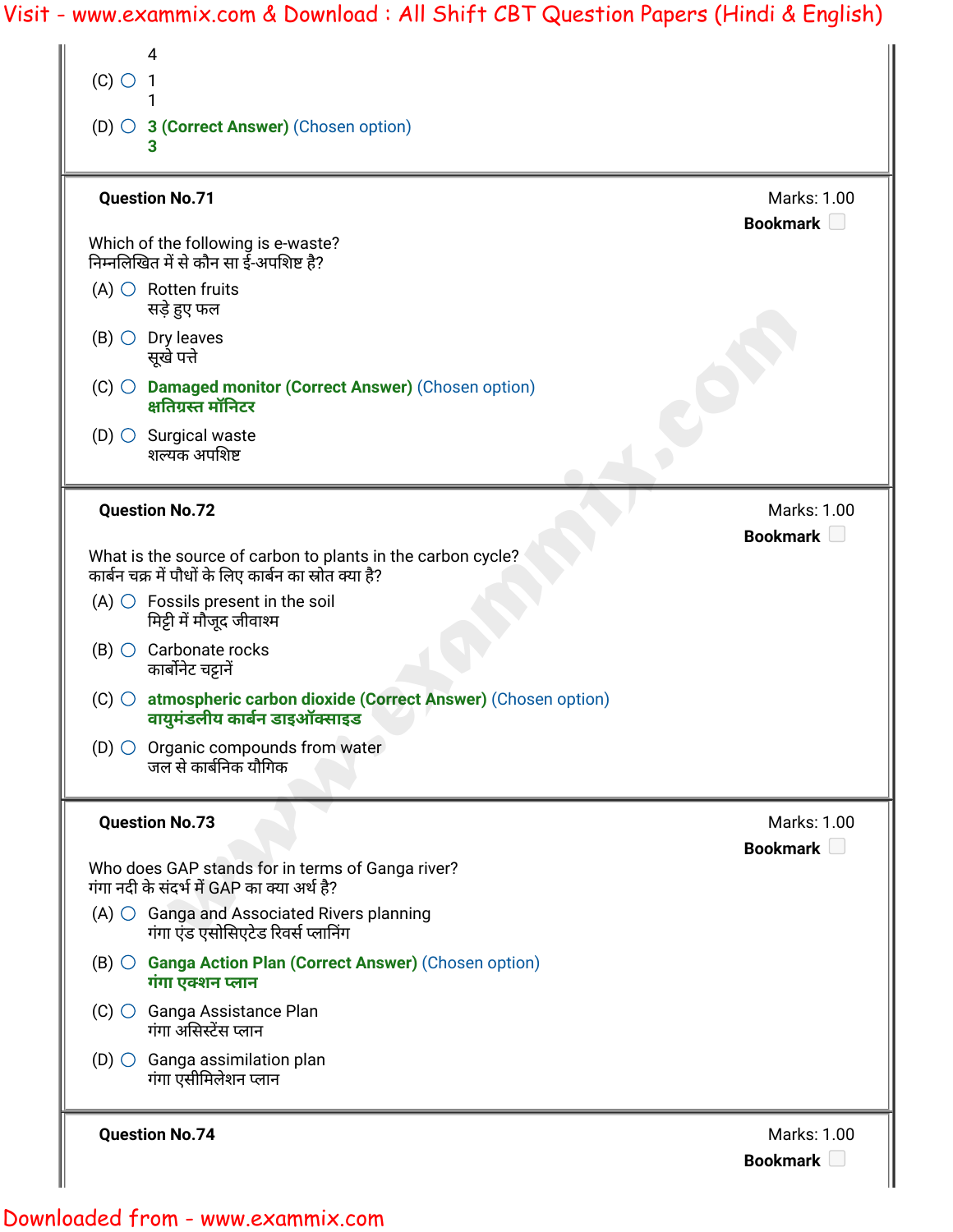|                                                                                                                                                                                                                                                                                                                                                                                                               | Visit - www.exammix.com & Download : All Shift CBT Question Papers (Hindi & English) |
|---------------------------------------------------------------------------------------------------------------------------------------------------------------------------------------------------------------------------------------------------------------------------------------------------------------------------------------------------------------------------------------------------------------|--------------------------------------------------------------------------------------|
| What would be the resistance of a wire of a material having length (I/2) and area of<br>cross section 2A if another wire of same material has length I and area of cross section<br>A with a resistance of 4 ohm?<br>लंबाई (l/2) और अनुप्रस्थ काट क्षेत्रफल 2A वाली सामग्री के तार का प्रतिरोध क्या होगा, यदि उसी सामग्री के दूसरे<br>तार की लंबाई l और 4 ओम के प्रतिरोध के साथ अनुप्रस्थ काट क्षेत्रफल A है? |                                                                                      |
| $(A)$ $\bigcirc$ 2 ohm<br>2 ओम                                                                                                                                                                                                                                                                                                                                                                                |                                                                                      |
| $(B)$ $\bigcirc$ 1 ohm (Correct Answer) (Chosen option)<br>1 ओम                                                                                                                                                                                                                                                                                                                                               |                                                                                      |
| $(C)$ $\bigcirc$ 4 ohm<br>4 ओम                                                                                                                                                                                                                                                                                                                                                                                |                                                                                      |
| $(D)$ $\circ$ 8 ohm<br>8 ओम                                                                                                                                                                                                                                                                                                                                                                                   |                                                                                      |
| <b>Question No.75</b>                                                                                                                                                                                                                                                                                                                                                                                         | Marks: 1.00<br>Bookmark $\Box$                                                       |
| What is the expansion of DNA?<br>DNA का पूर्णरूप क्या है?                                                                                                                                                                                                                                                                                                                                                     |                                                                                      |
| (A) O Deoxyribonucleic Acid (Correct Answer) (Chosen option)<br>डीऑक्सीराइबोन्यूक्लिक एसिड                                                                                                                                                                                                                                                                                                                    |                                                                                      |
| (B) O Deoxyreversenucleic Acid<br>डीऑक्सीरिवर्सन्यूक्लिक एसिड                                                                                                                                                                                                                                                                                                                                                 |                                                                                      |
| Dexoyhetronucleic Acid<br>$(C)$ $\bigcirc$<br>डीऑक्सीहेट्रोन्यूक्लिक एसिड                                                                                                                                                                                                                                                                                                                                     |                                                                                      |
| (D) $\bigcirc$ Deoxyhydronucleic Acid<br>डीऑक्सीहाइड्रोन्यूक्लिक एसिड                                                                                                                                                                                                                                                                                                                                         |                                                                                      |
| <b>Question No.76</b>                                                                                                                                                                                                                                                                                                                                                                                         | Marks: 1.00<br>Bookmark                                                              |
| Which conservation method serve as the living laboratories?<br>कौन सी संरक्षण विधि जीवित प्रयोगशालाओं के रूप में कार्य करती है?                                                                                                                                                                                                                                                                               |                                                                                      |
| $(A)$ $\bigcirc$ Zoological parks<br>प्राणी उद्यान                                                                                                                                                                                                                                                                                                                                                            |                                                                                      |
| $(B)$ $\bigcirc$ Biosphere reserves (Correct Answer) (Chosen option)<br>जैवमंडल निचय                                                                                                                                                                                                                                                                                                                          |                                                                                      |
| $(C)$ $\bigcirc$ National parks<br>राष्ट्रीय उद्यान                                                                                                                                                                                                                                                                                                                                                           |                                                                                      |
| $(D)$ Wildlife sanctuary<br>वन्यजीव अभ्यारण्य                                                                                                                                                                                                                                                                                                                                                                 |                                                                                      |
| <b>Question No.77</b>                                                                                                                                                                                                                                                                                                                                                                                         | Marks: 1.00<br><b>Bookmark</b>                                                       |
| Where is the Panna Biosphere Reserve located?<br>पन्ना जैवमंडल निचय कहाँ स्थित है?                                                                                                                                                                                                                                                                                                                            |                                                                                      |
| (A) O Madhya Pradesh (Correct Answer) (Chosen option)                                                                                                                                                                                                                                                                                                                                                         |                                                                                      |
| मध्य प्रदेश                                                                                                                                                                                                                                                                                                                                                                                                   |                                                                                      |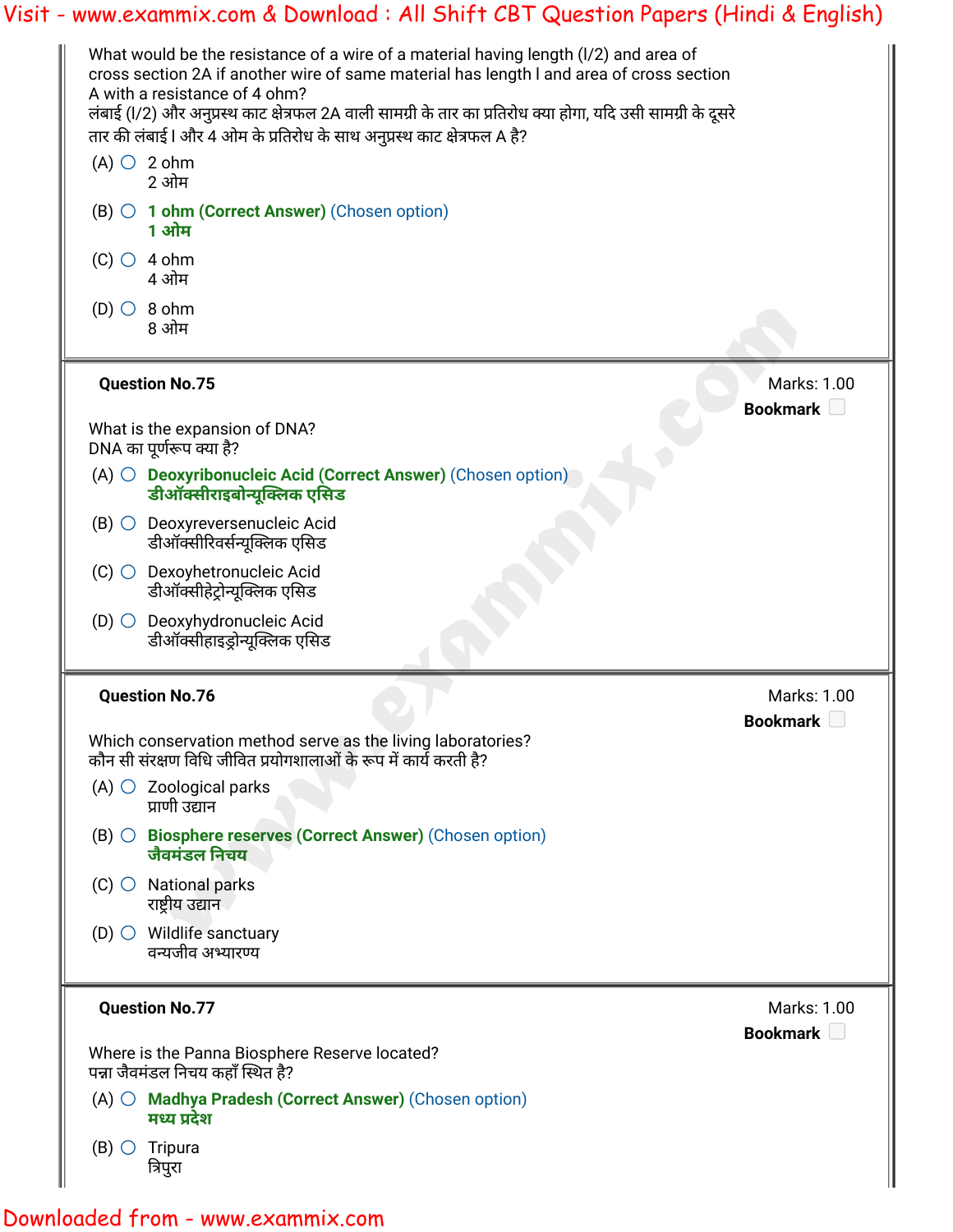| Visit - www.exammix.com & Download : All Shift CBT Question Papers (Hindi & English)                                                                            |                                  |
|-----------------------------------------------------------------------------------------------------------------------------------------------------------------|----------------------------------|
| $(C)$ $\bigcirc$ Assam<br>असम                                                                                                                                   |                                  |
| $(D)$ $\bigcirc$ Uttarakand<br>उत्तराखंड                                                                                                                        |                                  |
| <b>Question No.78</b>                                                                                                                                           | Marks: 1.00<br>Bookmark U        |
| The below question has been dropped and full marks are awarded.                                                                                                 |                                  |
| Why was the Haryana Kisan Welfare Club formed?<br>हरियाणा किसान कल्याण क्लब का गठन क्यों किया गया था?                                                           |                                  |
| $(A)$ $\bigcirc$ To spread information about integrated organic farming (Chosen option)<br>एकीकृत जैविक कृषि के बारे में जानकारी के प्रसार के लिए               |                                  |
| $(B)$ $\circlearrowright$ To spread information about radioactive waves<br>रेडियोधर्मी तरंगों के बारे में जानकारी के प्रसार के लिए                              |                                  |
| $(C)$ $\bigcirc$ To spread information about Drip Irrigation<br>टपक सिंचाई के बारे में जानकारी के प्रसार के लिए                                                 |                                  |
| (D) $\bigcirc$ To spread information about Greenhouses gases<br>ग्रीनहाउस गैसों के बारे में जानकारी के प्रसार के लिए                                            |                                  |
| <b>Question No.79</b>                                                                                                                                           | Marks: 1.00<br>Bookmark <b>D</b> |
| Which gas is produced as a result of incomplete combustion of Carbon?<br>कार्बन के अधूरे दहन के परिणामस्वरूप कौन सी गैस उत्पन्न होती है?                        |                                  |
| $(A)$ $\bigcirc$ Carbon dioxide<br>कार्बन डाइऑक्साइड                                                                                                            |                                  |
| (B) O Carbon Monoxide (Correct Answer) (Chosen option)<br>कार्बन मोनोऑक्साइड                                                                                    |                                  |
| $(C)$ $\bigcirc$ Methane<br>मीथेन                                                                                                                               |                                  |
| $(D)$ $\bigcirc$ CFCs<br>सीएफसी                                                                                                                                 |                                  |
| <b>Question No.80</b>                                                                                                                                           | Marks: 1.00<br>Bookmark <b>D</b> |
| Amino methane is obtained by the reaction of alcoholic ammonia with _______.<br>अमीनो मीथेन ________ के साथ ऐल्कोहॉलिक अमोनिया की अभिक्रिया से प्राप्त होता है। |                                  |
| (A) $\bigcirc$ CH <sub>3</sub> NO <sub>2</sub><br>CH <sub>3</sub> NO <sub>2</sub>                                                                               |                                  |
| (B) $\bigcirc$ CH <sub>3</sub> I (Correct Answer) (Chosen option)<br>CH <sub>3</sub> I                                                                          |                                  |
| $(C)$ $\bigcirc$ $CH_3NC$<br>CH <sub>3</sub> NC                                                                                                                 |                                  |
| $(D)$ $\bigcirc$ None of the above<br>उपर्युक्त में से कोई नहीं                                                                                                 |                                  |
| <b>Question No.81</b>                                                                                                                                           | Marks: 1.00                      |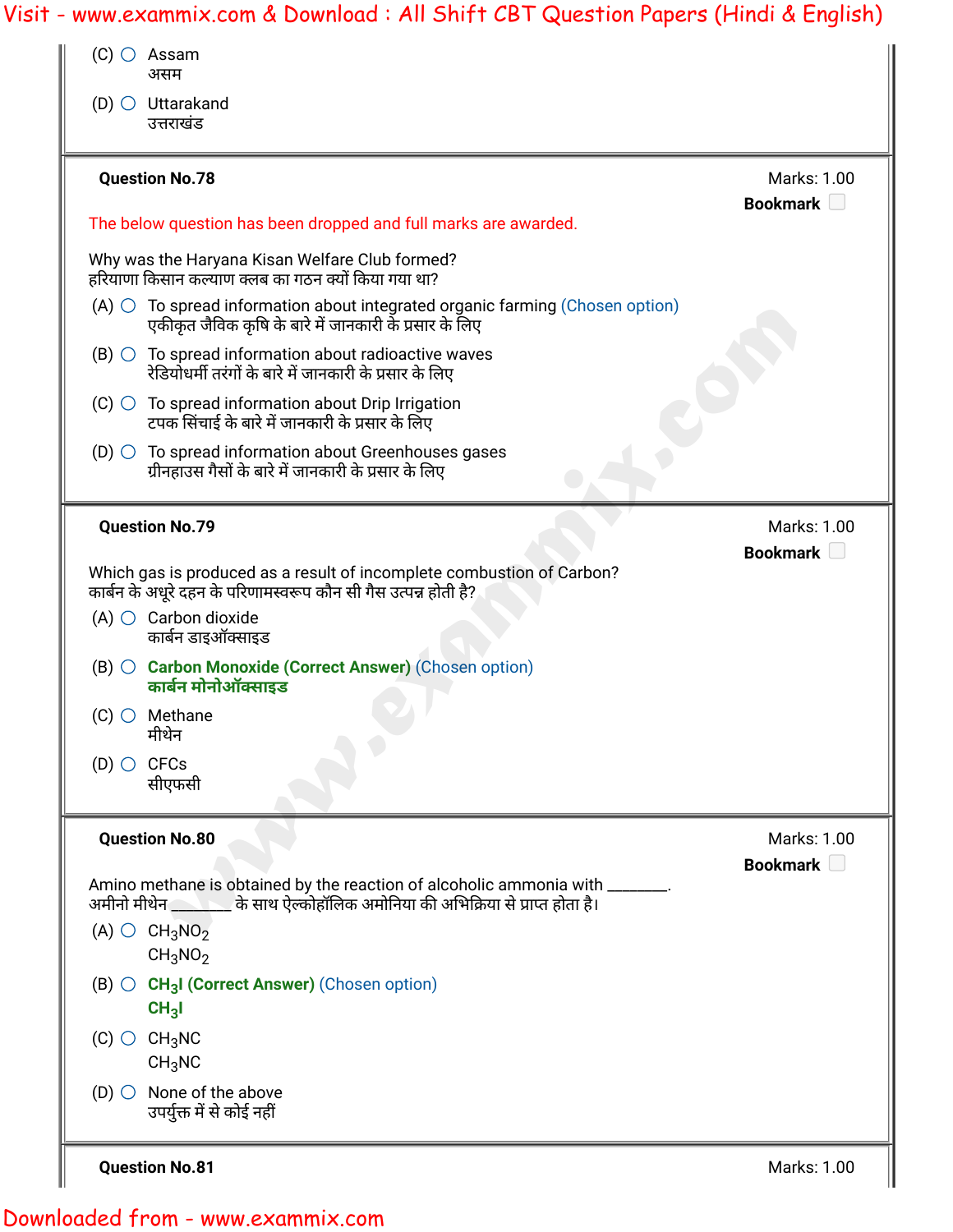| The polymer benzene is obtained from ______.                                                                                                                              | Bookmark $\Box$                |
|---------------------------------------------------------------------------------------------------------------------------------------------------------------------------|--------------------------------|
| बहुलक बेंजीन ______ से प्राप्त किया जाता है।                                                                                                                              |                                |
| $(A)$ $\bigcirc$ ethene<br>इथीन                                                                                                                                           |                                |
| $(B)$ $\bigcirc$ methane<br>मीथेन                                                                                                                                         |                                |
| $(C)$ $\bigcirc$ ethane<br>इथेन                                                                                                                                           |                                |
| (D) $\bigcirc$ ethyne (Correct Answer) (Chosen option)<br>इथाइन                                                                                                           |                                |
| <b>Question No.82</b>                                                                                                                                                     | <b>Marks: 1.00</b>             |
| Olfactory indicators are _______.<br>___________, घ्राण संकेतक हैं।                                                                                                       | Bookmark <b>D</b>              |
| $(A)$ $\circ$ Soap<br>साबुन                                                                                                                                               |                                |
| $(B)$ $\bigcirc$ Turmeric (Chosen option)<br>हल्दी                                                                                                                        |                                |
| $(C)$ $\bigcirc$ Rose Petals<br>गुलाब की पंखुड़ियाँ                                                                                                                       |                                |
| (D) ○ Clove (Correct Answer)<br>लौंग                                                                                                                                      |                                |
| <b>Question No.83</b>                                                                                                                                                     | Marks: 1.00                    |
|                                                                                                                                                                           | Bookmark <b>D</b>              |
|                                                                                                                                                                           |                                |
| What is the ratio of change in displacement to the time intervals in which the                                                                                            |                                |
| displacement occurs known as?<br>विस्थापन में परिवर्तन और उस समय अंतराल के बीच का अनुपात, जिसमें विस्थापन होता है, क्या कहलाता है?                                        |                                |
| $(A)$ $\bigcirc$ Instantaneous speed<br>तात्क्षणिक चाल                                                                                                                    |                                |
| $(B)$ $\bigcirc$ Average velocity (Correct Answer) (Chosen option)<br>औसत वेग                                                                                             |                                |
| $(C)$ Instantaneous velocity<br>तात्क्षणिक वेग                                                                                                                            |                                |
| $(D)$ $\bigcirc$ Average speed<br>औसत चाल                                                                                                                                 |                                |
| <b>Question No.84</b>                                                                                                                                                     |                                |
| Which among the following examples represents the periodic motion?<br>निम्नलिखित में से कौन सा उदाहरण आवर्ती गति को निरूपित करता है?                                      | Marks: 1.00<br>Bookmark $\Box$ |
| $(A)$ $\bigcirc$ A hydrogen molecule rotating about its centre of mass (Correct Answer)<br>(Chosen option)<br>अपने द्रव्यमान के केंद्र के चारों ओर घूमता एक हाइड्रोजन अणु |                                |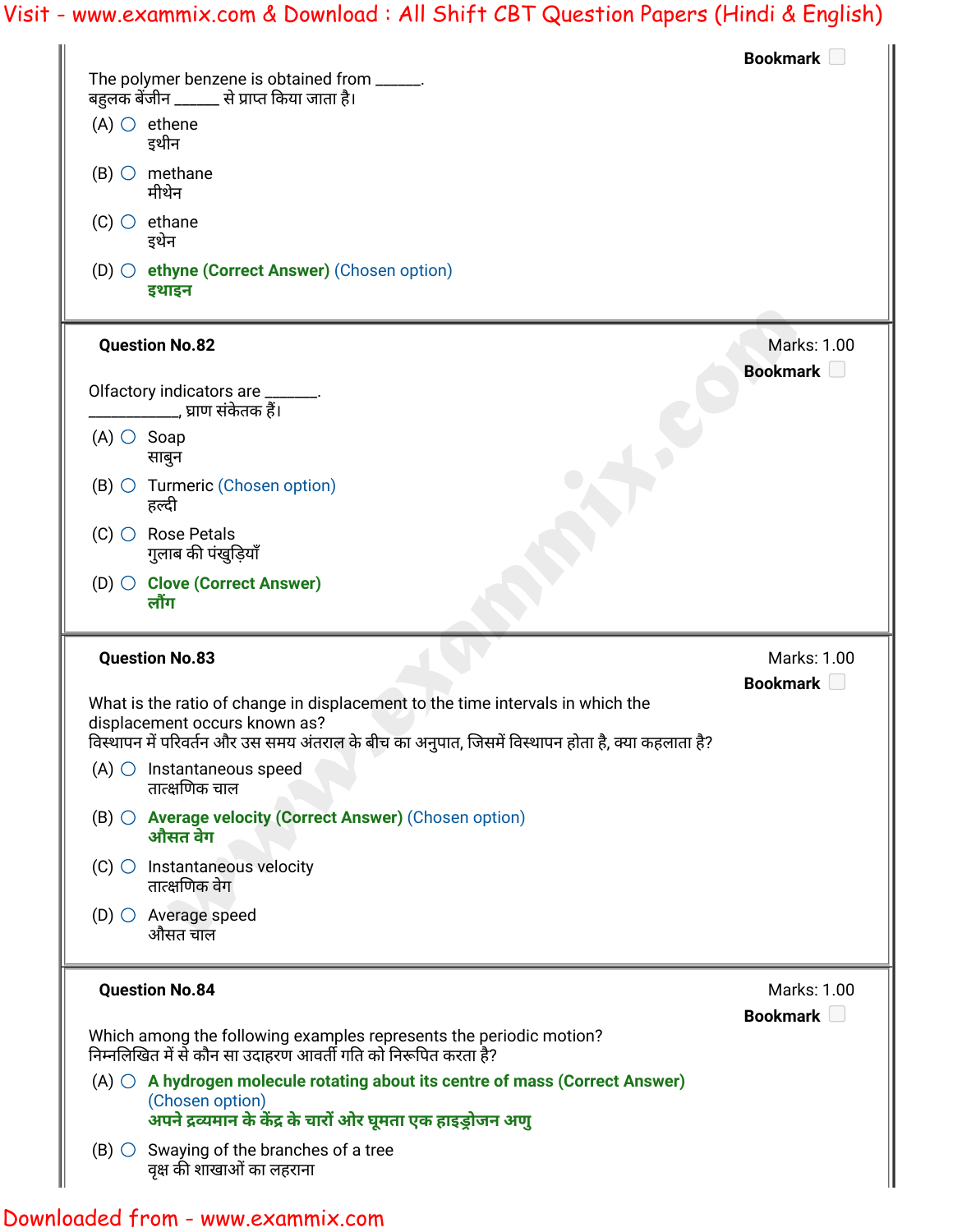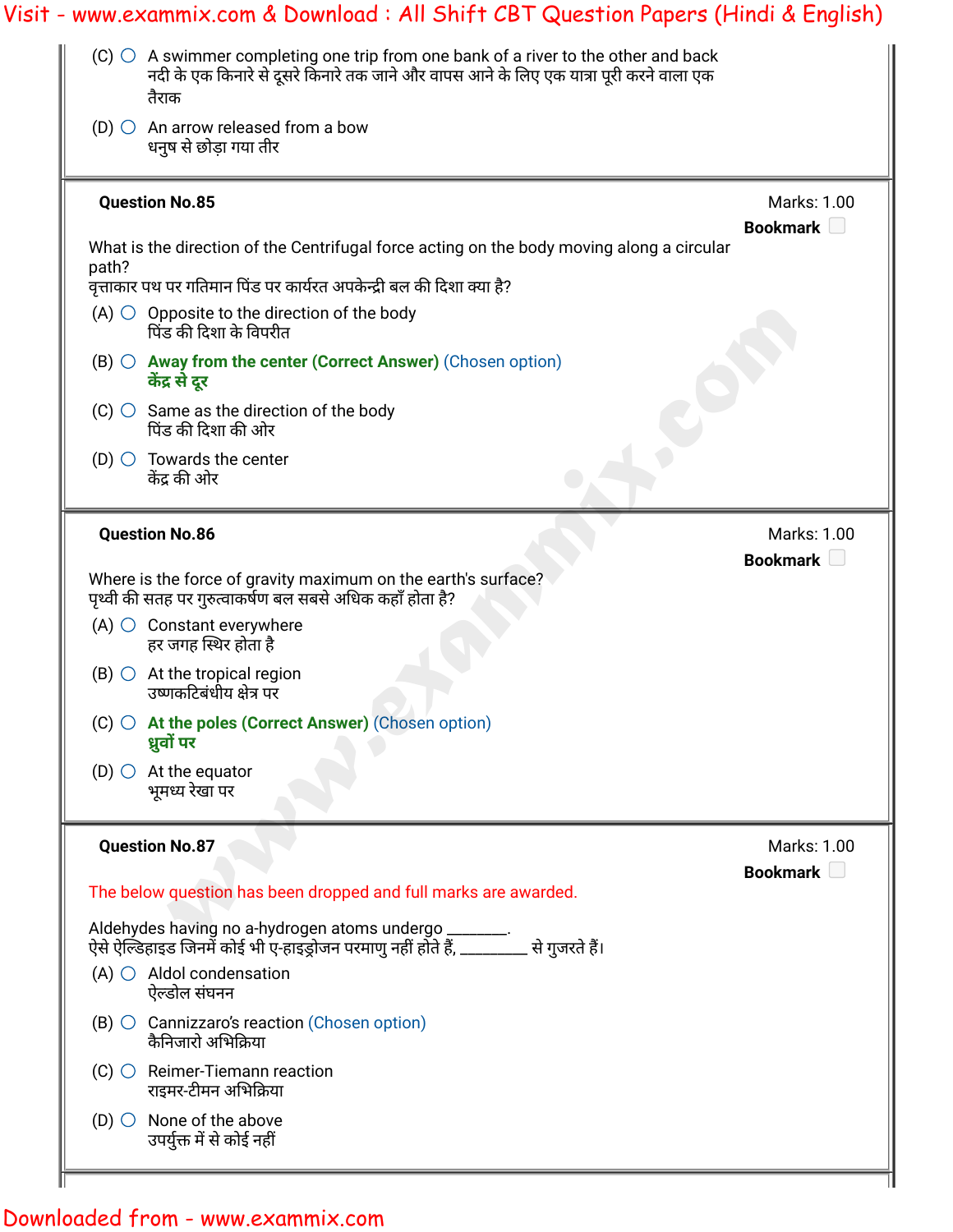| <b>Question No.88</b>                                                                                                                                                   | Marks: 1.00                    |
|-------------------------------------------------------------------------------------------------------------------------------------------------------------------------|--------------------------------|
| What is the IUPAC name of $C_2H_5OH$ ?                                                                                                                                  | Bookmark                       |
| $C_2H_5OH$ का आईयूपीएसी नाम क्या है?                                                                                                                                    |                                |
| $(A)$ $\bigcirc$ Phenol<br>फेनॉल                                                                                                                                        |                                |
| (B) O Ethanol (Correct Answer) (Chosen option)<br>इथेनॉल                                                                                                                |                                |
| $(C)$ $\bigcirc$ Propanal<br>प्रोपेनाल                                                                                                                                  |                                |
| $(D)$ $\bigcirc$ Methanol<br>मिथेनॉल                                                                                                                                    |                                |
| <b>Question No.89</b>                                                                                                                                                   | Marks: 1.00<br>Bookmark $\Box$ |
| Which of the following acids is produced in the stomach to facilitate the action of the                                                                                 |                                |
| enzyme pepsin?<br>पेप्सिन एंजाइम की क्रिया को सुविधाजनक बनाने के लिए आमाशय में निम्नलिखित में से कौन सा अम्ल उत्पन्न होता                                               |                                |
| है?                                                                                                                                                                     |                                |
| $(A)$ $\bigcirc$ Sulphuric Acid<br>सल्फ्यूरिक अम्ल                                                                                                                      |                                |
| Ascorbic Acid<br>$(B)$ $\bigcirc$<br>ऐस्कॉर्बिक अम्ल                                                                                                                    |                                |
| $(C)$ $\bigcirc$ Citric Acid<br>सिट्रिक अम्ल                                                                                                                            |                                |
| (D) ○ Hydrochloric Acid (Correct Answer) (Chosen option)<br>हाइड्रोक्लोरिक अम्ल                                                                                         |                                |
| <b>Question No.90</b>                                                                                                                                                   | Marks: 1.00<br>Bookmark D      |
| What is the mass number of an atom that has 3 protons, 4 neutrons and 3 electrons?<br>3 प्रोटॉन, 4 न्यूट्रॉन और 3 इलेक्ट्रॉन वाले परमाणु की द्रव्यमान संख्या क्या होगी? |                                |
| $(A)$ $\circ$ 6                                                                                                                                                         |                                |
| 6<br>$(B)$ $\bigcirc$<br>4                                                                                                                                              |                                |
| 4                                                                                                                                                                       |                                |
| $(C)$ $\bigcirc$<br>3                                                                                                                                                   |                                |
| (D) $\bigcirc$ 7 (Correct Answer) (Chosen option)                                                                                                                       |                                |
| <b>Question No.91</b>                                                                                                                                                   | Marks: 1.00                    |
|                                                                                                                                                                         | Bookmark D                     |
| Which of the following is not employed for refining of metals?<br>निम्नलिखित में से कौन सा धातुओं के शोधन के लिए नियोजित नहीं किया जाता है?                             |                                |
|                                                                                                                                                                         |                                |
| $(A)$ $\bigcirc$ Leaching (Correct Answer)<br>निक्षालन                                                                                                                  |                                |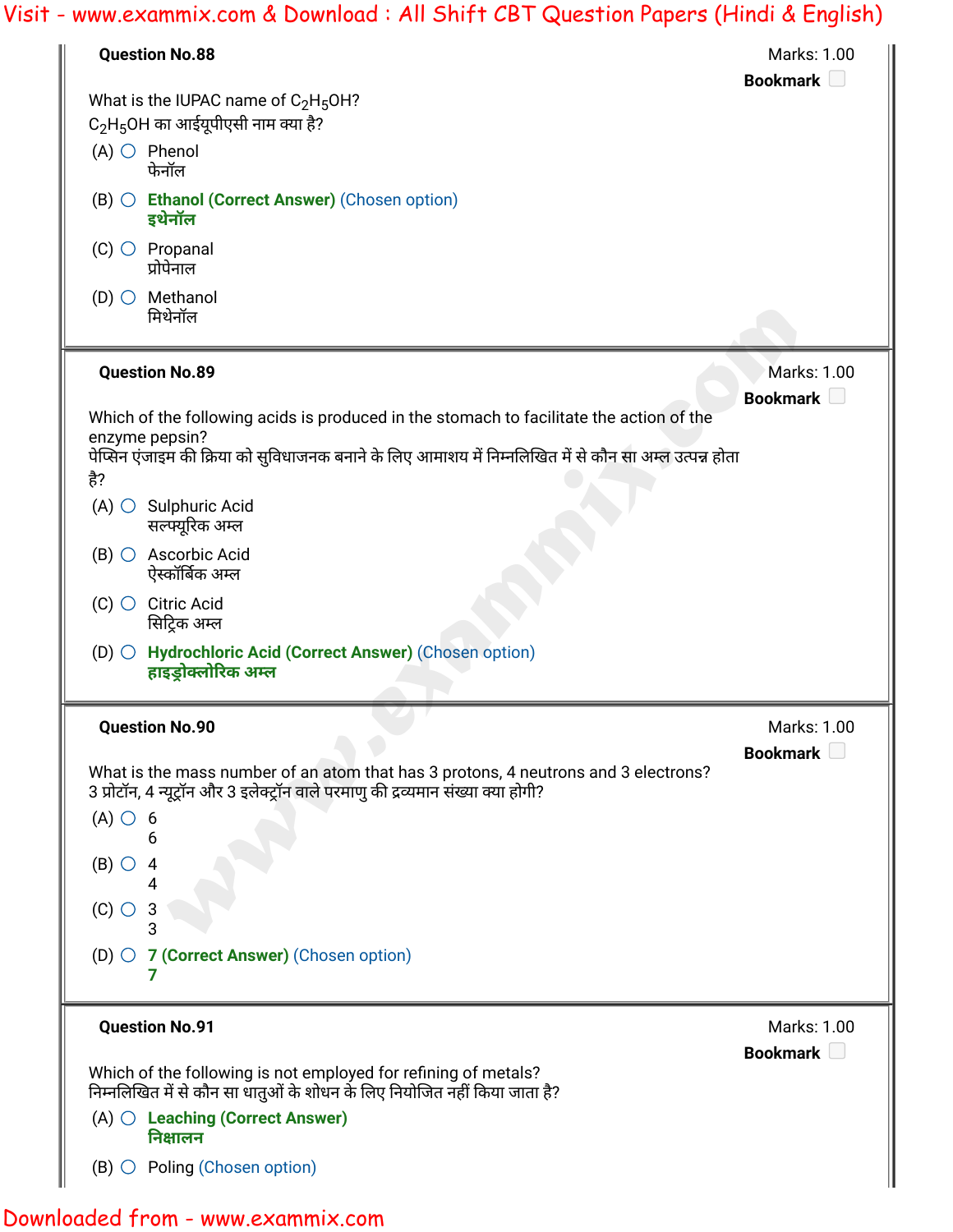![](_page_26_Picture_1.jpeg)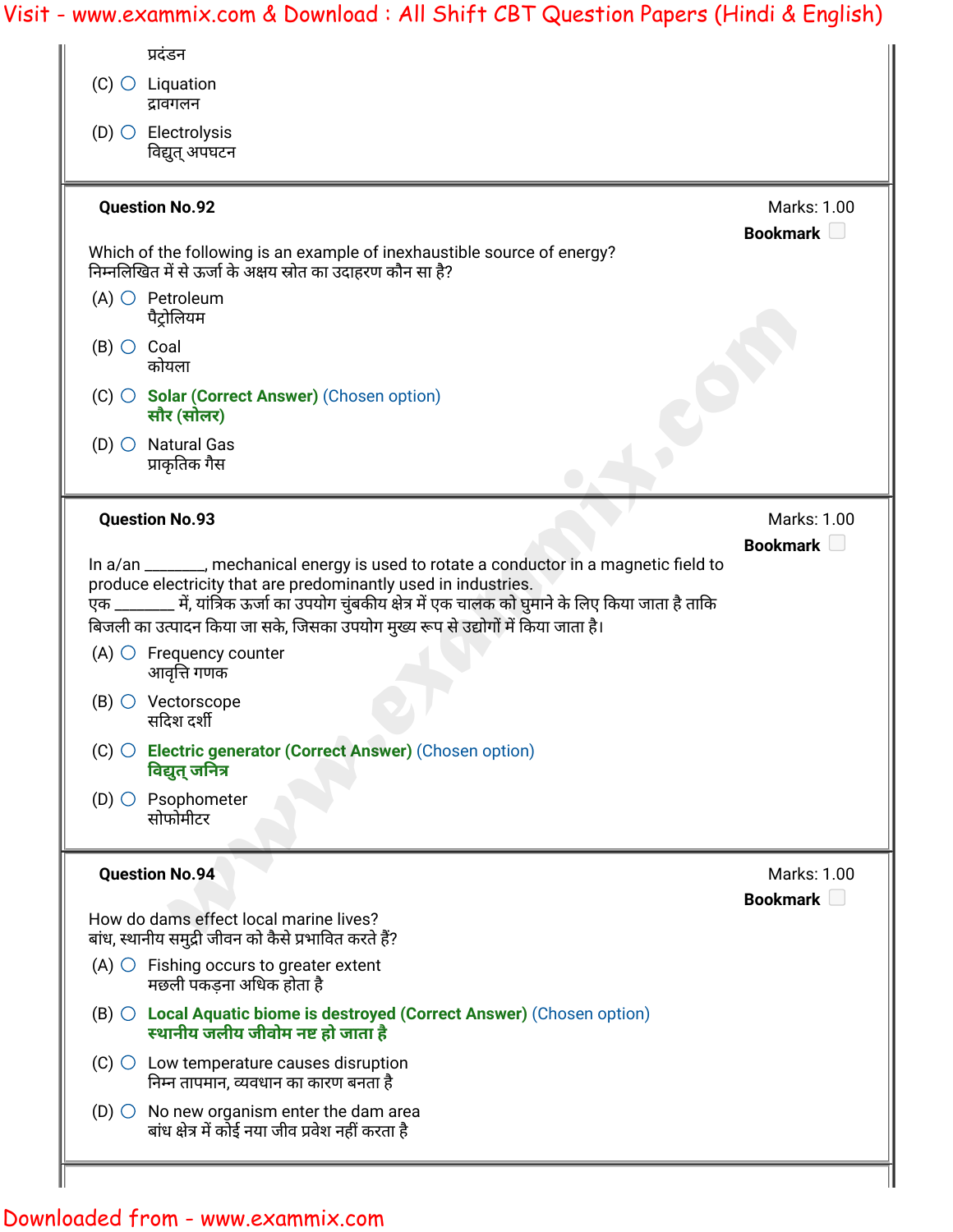|  | Visit - www.exammix.com & Download : All Shift CBT Question Papers (Hindi & English)                                                                                                                             |                                        |  |  |
|--|------------------------------------------------------------------------------------------------------------------------------------------------------------------------------------------------------------------|----------------------------------------|--|--|
|  | <b>Question No.95</b>                                                                                                                                                                                            | Marks: 1.00<br>Bookmark                |  |  |
|  | The total mechanical energy of the system is conserved only if all the forces doing work<br>on it are _<br>प्रणाली की कुल यांत्रिक ऊर्जा तब ही संरक्षित होती है जब उस पर कार्य करने वाले सभी बल ______ होते हैं। |                                        |  |  |
|  | $(A)$ $\bigcirc$ Balanced (Chosen option)<br>संतुलित                                                                                                                                                             |                                        |  |  |
|  | (B) O Conservative (Correct Answer)<br>संरक्षी                                                                                                                                                                   |                                        |  |  |
|  | $(C)$ $\bigcirc$ Non-conservative<br>असंरक्षी                                                                                                                                                                    |                                        |  |  |
|  | $(D)$ $\bigcirc$ Unbalanced<br>असंतुलित                                                                                                                                                                          |                                        |  |  |
|  | <b>Question No.96</b>                                                                                                                                                                                            | Marks: 1.00<br>Bookmark <b>D</b>       |  |  |
|  | The reaction between an alcohol and a carboxylic acid leads to the formation of_<br>अल्कोहल और कार्बोक्सिलिक अम्ल के बीच अभिक्रिया से _________ का निर्माण होता है।                                              |                                        |  |  |
|  | $(A)$ $\bigcirc$ Ketone<br>किटोन                                                                                                                                                                                 |                                        |  |  |
|  | $(B)$ $\bigcirc$ <b>Ester (Correct Answer)</b> (Chosen option)<br>एस्टर                                                                                                                                          |                                        |  |  |
|  | $(C)$ $\bigcirc$ Amine<br>एमाइन                                                                                                                                                                                  |                                        |  |  |
|  | $(D)$ $\bigcirc$ Aldehyde<br>एल्डिहाइड                                                                                                                                                                           |                                        |  |  |
|  | <b>Question No.97</b>                                                                                                                                                                                            | Marks: 1.00<br>Bookmark <sup>[1]</sup> |  |  |
|  | In which of the following, the roots are involved in nitrogen fixation?<br>निम्नलिखित में से किसमें, जड़ें नाइट्रोजन स्थिरीकरण में शामिल होती हैं?                                                               |                                        |  |  |
|  | $(A)$ $\bigcirc$ Pinus<br>चीड़ (पाइनस)                                                                                                                                                                           |                                        |  |  |
|  | (B) O Lycopodium (Chosen option)<br>लाइकोपोडियम                                                                                                                                                                  |                                        |  |  |
|  | $(C)$ $\bigcirc$ Cedrus<br>सीड्रस                                                                                                                                                                                |                                        |  |  |
|  | (D) Cycas (Correct Answer)<br>साइकैस                                                                                                                                                                             |                                        |  |  |
|  | <b>Question No.98</b>                                                                                                                                                                                            | Marks: 1.00                            |  |  |
|  | Which soil is denoted by the name "Regur soil"?<br>किस मिट्टी को "रेगर मृदा" के नाम से जाना जाता है?                                                                                                             | Bookmark                               |  |  |
|  | $(A)$ $\bigcirc$ Laterite soil<br>लैटेराइट (बलुई) मृदा                                                                                                                                                           |                                        |  |  |
|  | $(B)$ $\bigcirc$ Alluvial soil<br>जलोढ़ मृदा                                                                                                                                                                     |                                        |  |  |
|  |                                                                                                                                                                                                                  |                                        |  |  |